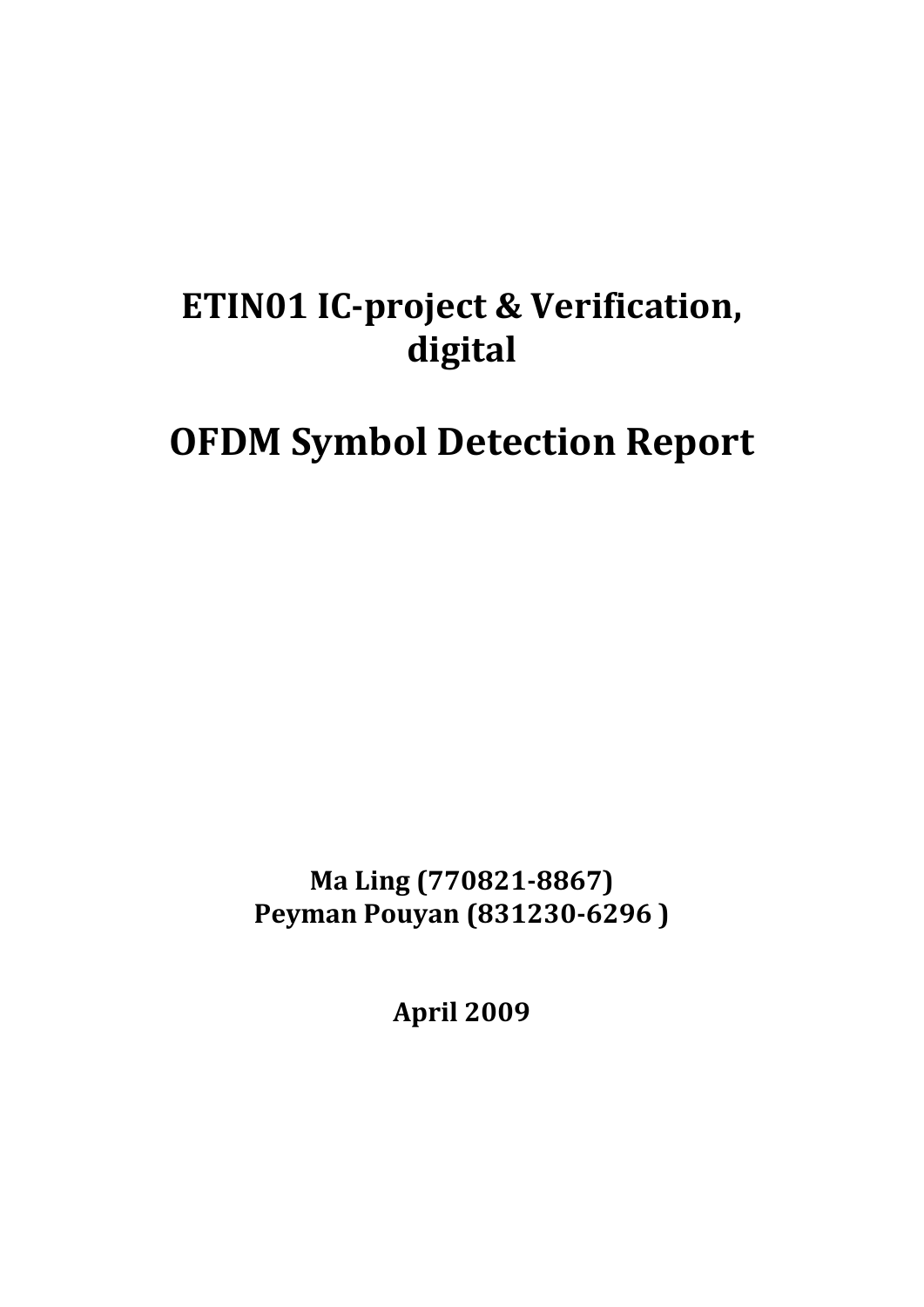# **INDEX**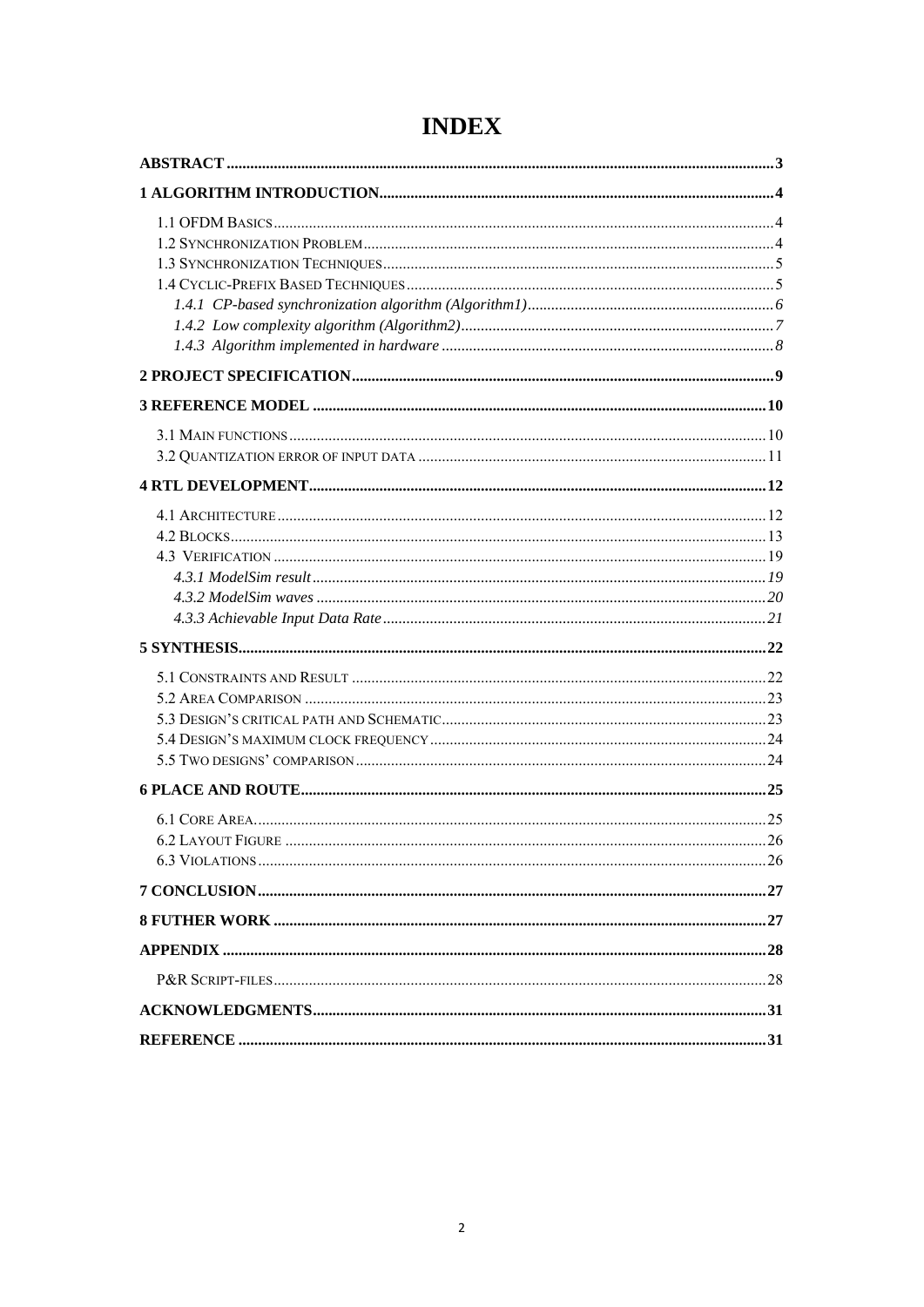## <span id="page-2-0"></span>**Abstract**

OFDM is a popular technique nowadays. The symbol detection is a key issue of this technique. In this project, we implement a low complexity algorithm in hardware to detect the OFDM symbol, then report the result. The structure of this report is listed as follows.

In the first chapter, we introduce a low complexity algorithm of OFDM symbol detection and the two methods, Full Search and Random Search, to implement this algorithm in hardware.

In the following two chapters, we present project specification and the reference model which is carried out in Matlab (version R2007a 7.4.0.0287).

In the fourth chpater, we describe the whole architecture, the blocks' function and the details about the implementaion of Full Search and Random Search. Then two methods' performance is compared through the verification in ModelSim.

In chapter five and six, we report the result of the synthesis and place and route

In the last two chapters, we make a conclusion and propose some further work.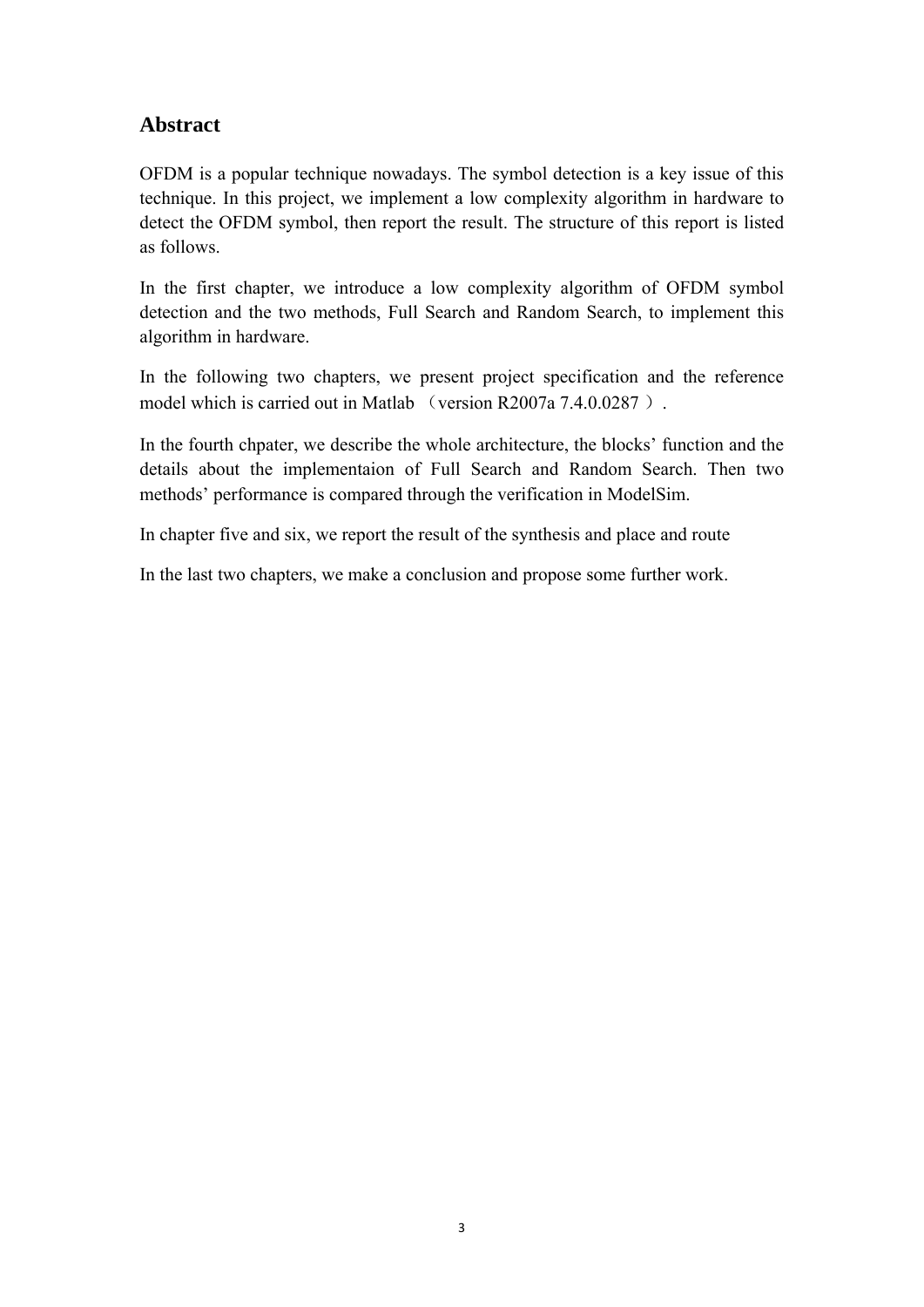# <span id="page-3-0"></span>**1 Algorithm Introduction**

## **1.1 OFDM Basics**

OFDM which is the abbreviation of Orthogonal Frequency Division Multiplexing, is a standard multicarrier modulation for high data rate wireless and wired communication.

It has two important advantages which are spectral efficiency and multipath immunity and has been widely used for digital audio broadcasting(DAB),wireless local area network (WLAN) ,Digital Subscriber Loops (ADSL,VDSL) and other communication applications.

Fig1-1 shows a basic OFDM system and the part of our project in this system.



Fig1-1 OFDM system diagram

## **1.2 Synchronization Problem**

OFDM has some drawbacks. One of them is the high sensitivity to time and frequency synchronization errors.

There are two sets of synchronization problems in OFDM, frequency error and timing error.

The frequency error is caused by mismatch between the transmitter and receiver oscillators and also the channel Doppler shift. And the timing error is caused by symbol timing and sample timing which is mostly caused by clock drift.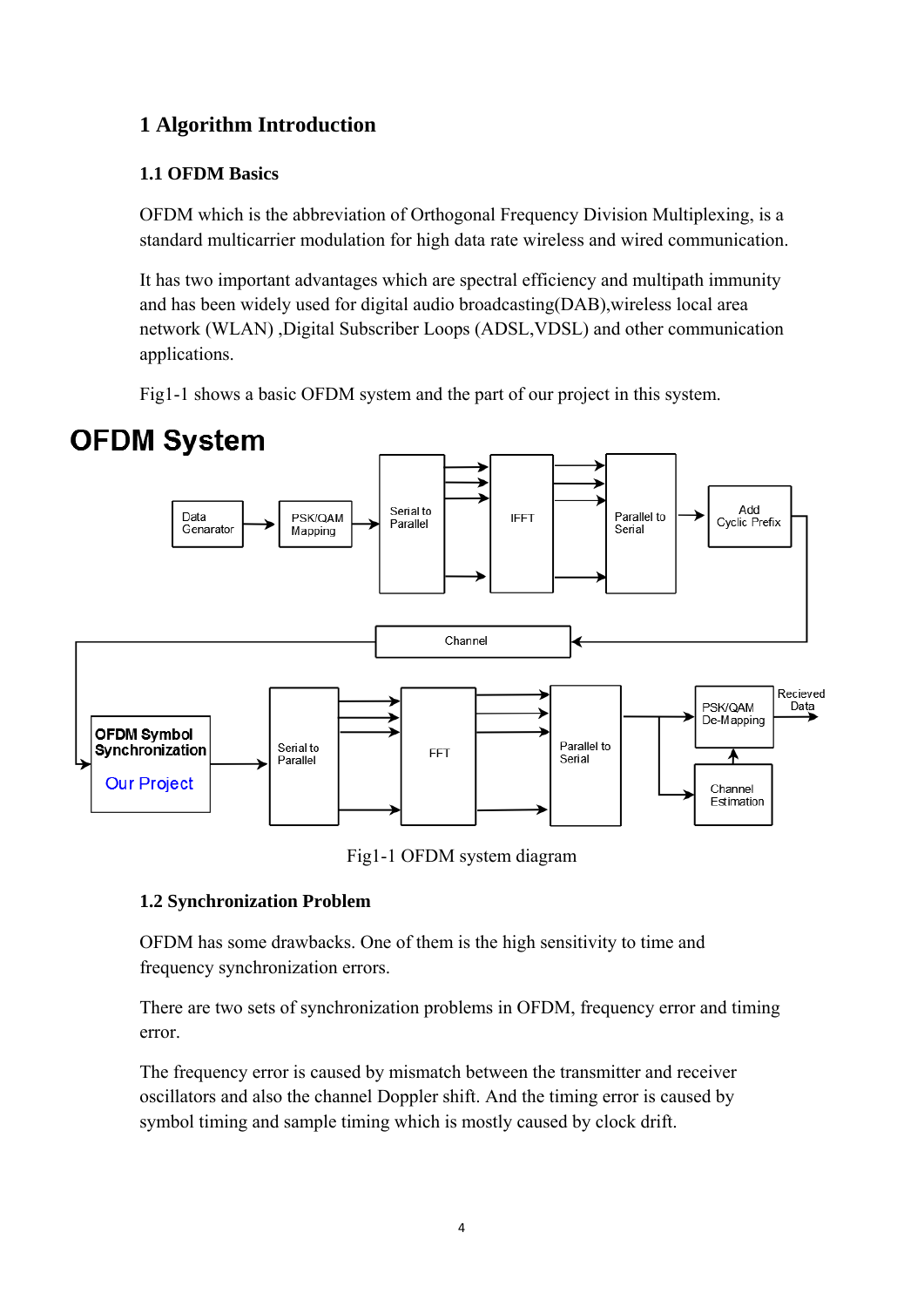<span id="page-4-0"></span>Fig1-2 shows the diagram of synchronization errors, the things we have detected in our project are symbol timing and frequency offset which are colored in green.



Fig1-2 synchronization errors

## **1.3 Synchronization Techniques**

There are three major synchronization techniques described as below[4].

Pilot Symbols: here we use preamble in OFDM symbols. Its drawback is that lowers the achievable data rate.

Blind Synchronization Techniques: here we use cyclo-stationarity in OFDM signal. Its drawback is that is costly in computation.

Cyclic-Prefix Based Techniques: this method is efficient as we don't use pilot symbols and any way we need cyclic prefix for removing the multipath effect so they are freely available to be used for synchronization.In the next part we explain the cyclic-prefix method.

## **1.4 Cyclic-Prefix Based Techniques**

Cyclic Prefix is a copy of last part of OFDM symbol to the beginning of the symbol and is removed at the receiver before demodulation. It should be at least as long as significant part of impulse response experienced by the transmitted signal.

In the following Fig1-3, Ncp is the number of cyclic prefix and N is number of samples. So one of our task in this project is to find the symbol start in OFDM data stream.This task is shown in the Fig1-4.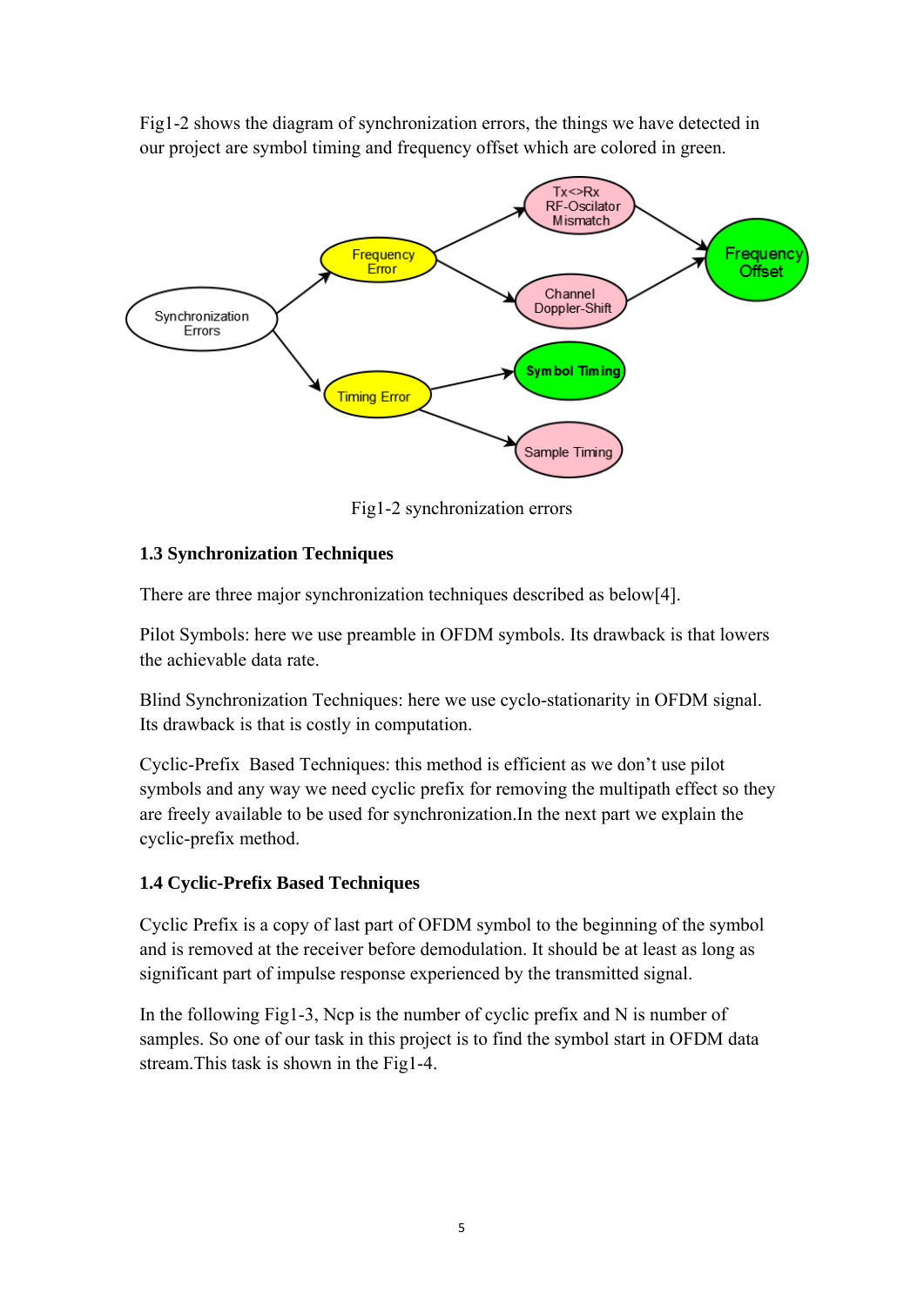<span id="page-5-0"></span>

Fig1-3 OFDM symbol structure



Fig1-4 symbol start in OFDM data stream

If the symbol start becomes wrong, it will lead to timing errors. Then we will lose the orthogonality of the OFDM signal and have Inter Symbol Interference(ISI) and phase error. We need to use some synchronization techniques to find the correct symbol start and carrier frequency offset.

There are two OFDM CP-based synchronization techniques which are implemented in our project.

#### **1.4.1 CP-based synchronization algorithm (Algorithm1)**

Algorithm1 is traditional CP-based synchronization algorithm. It depends on the calculation of the correlation function  $G(n)$  given by [1]

$$
G(n) = \frac{1}{N_{cp}} \sum_{k=0}^{N_{cp}-1} r(n-k)r^{*}(n-k-N)
$$

where r(n) represents the complex received signal samples, N is the number of subcarriers per OFDM symbol, and Ncp is the length of the cyclic prefix, and the asterisk \* indicates the conjugate of a complex value.

This correlation function G(n) is used for both frequency and time synchronization. It is the correlation result of two sequences of Ncp samples length, separated by N samples, in the received sample sequence as shown in Figure 1-5.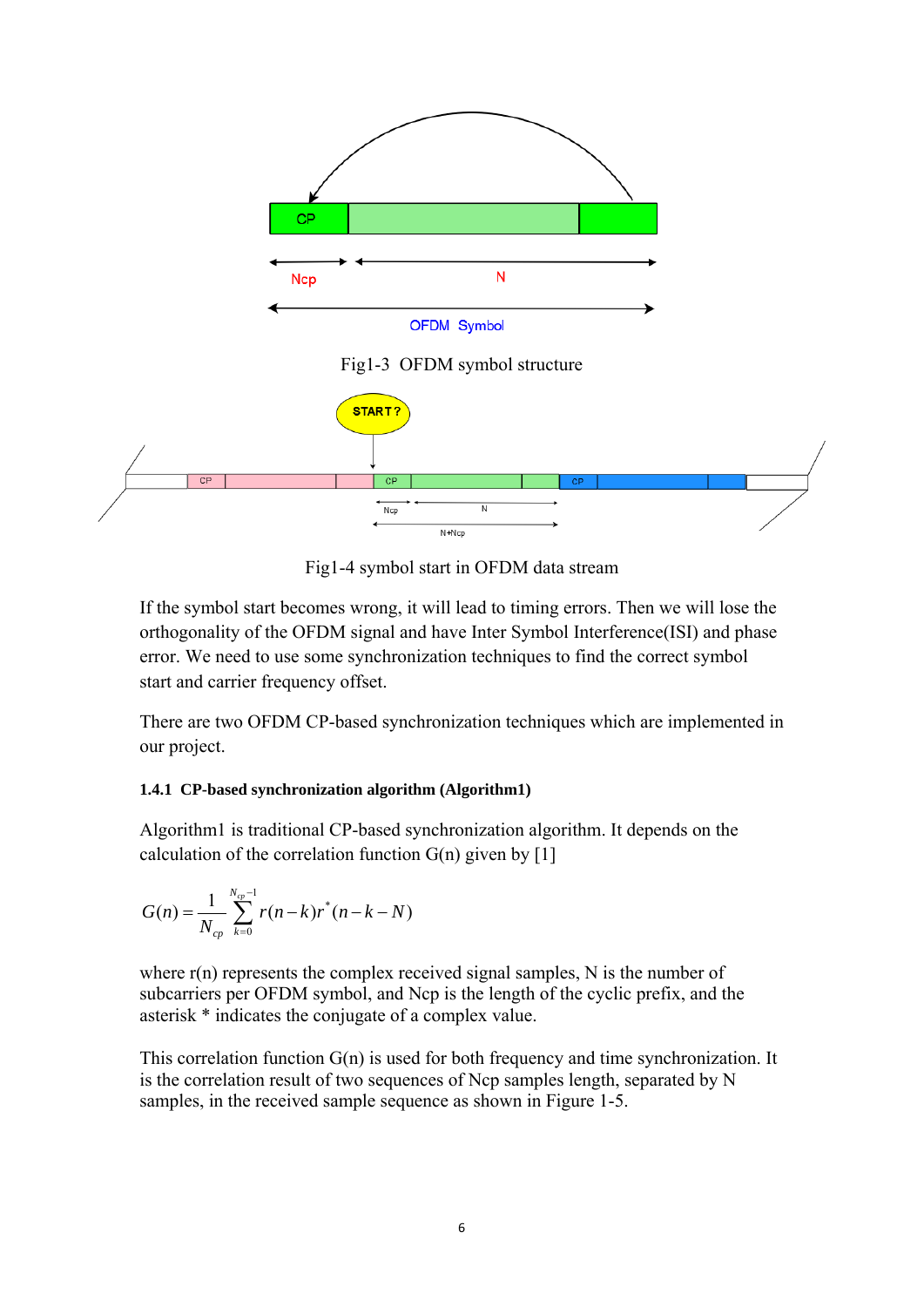<span id="page-6-0"></span>

Fig1-5 the correlaton function  $G(n)$ 's computation

the estimation  $\hat{T}_m$  of the symbol start for the m<sup>th</sup> OFDM symbol can be given as [1]  $\hat{T}_m = \arg \max_{\theta \in \Theta} \left| G_m(\theta) \right|$  $=$  arg max

The maximum of the correlation function is found over a window of Θ={θ|1≤θ≤*Ncp* + *N* } for each OFDM symbol (window boundaries are not normally aligned with that of OFDM symbols).

And the frequency offset  $\delta f$  is estimated using the phase of the correlation function at  $\theta = \hat{T}_m$  as given in [1],

$$
\hat{\delta f}_m = -\frac{1}{2\pi} \angle G_m(\hat{T}_m)
$$

This algorithm scans all points within the window. In our project, it is used for the first received symbol to find the best possible symbol timing which is the initiative point of algorithm2. In next part, we introduce algorithm2.

#### **1.4.2 Low complexity algorithm (Algorithm2)**

Algorithm2 is a low complexity algorithm.

If we use the number of complex multiplications to be as the measure of complexity, algorithm1 needs (N+Ncp)\*Ncp complex multiplications per symbol. Based on discrete-stochastic approximation algorithms, a novel algorithm is given in [2], which can decrease the complexity.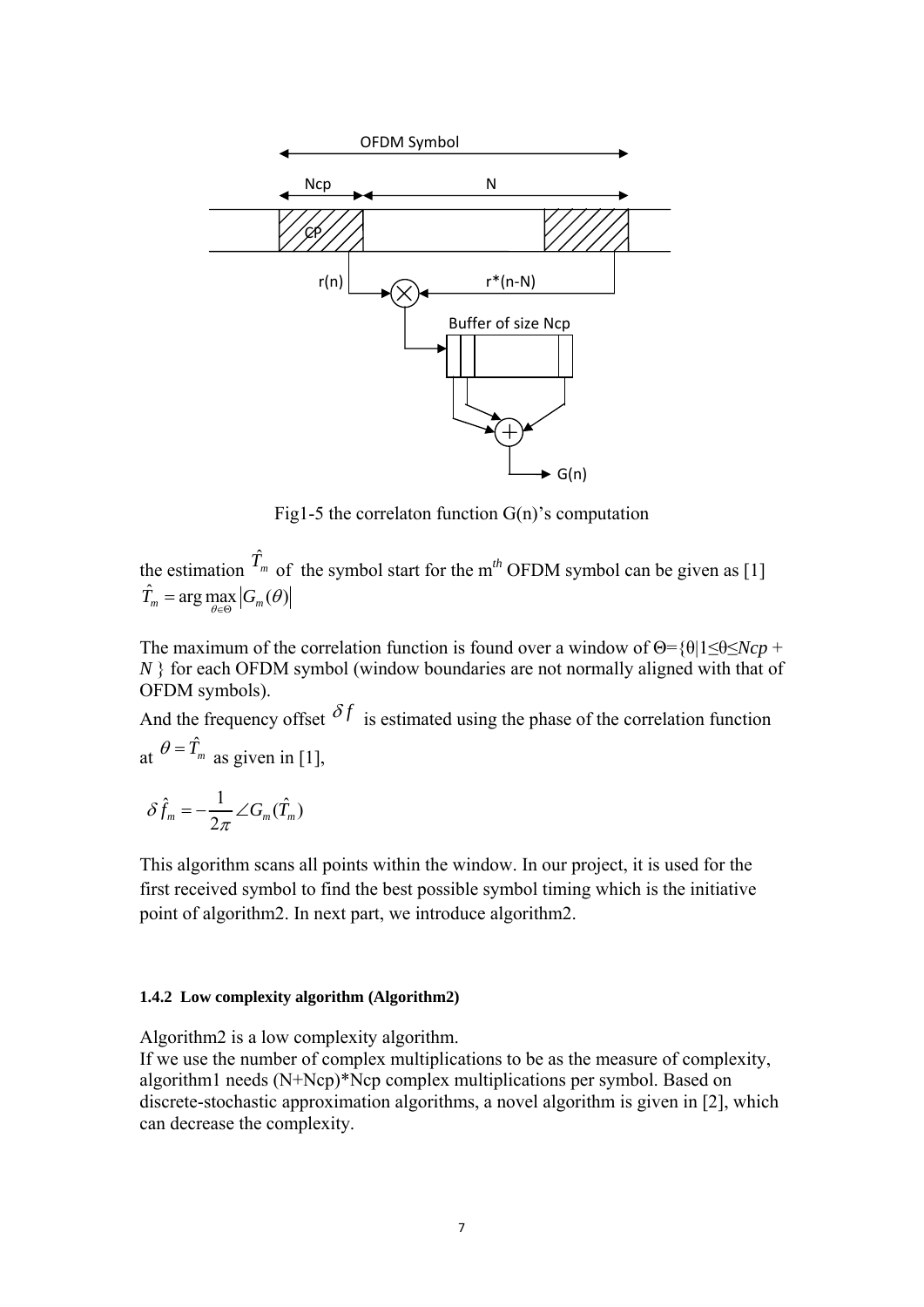<span id="page-7-0"></span>Algorithm2 Steps:

i) Select a start point  $\theta_0 \in \Theta$ . Let  $W_0(\theta_0)=1$  and  $W_0(\theta)=0$  for all  $\theta \in \Theta$ ,  $\theta \neq \theta_0$ , where the weight array  $W_m(\theta)$  stores the number of times the point  $\theta$  has been visited. Let m=0 and  $\theta_m^* = \theta_0$ . Move to next step.

ii) Generate a uniform random variable  $\theta_m$ , where  $\theta_m \in \Theta$ ,  $\theta_m \neq \theta_0$ . Move to next step. iii) If  $|G(\theta_m)| > |G(\theta_m)|$ , let  $\theta_{m+1} = \theta_m$ . Otherwise let  $\theta_{m+1} = \theta_m$ . Move to next step. iv) Let m=m+1,  $W_m(\theta_m) = W_{m-1}(\theta_m) + 1$ , and  $W_m(\theta) = W_{m-1}(\theta)$  for all  $\theta \in \Theta$ ,  $\theta \neq \theta_m$ . If  $W_m(\theta_m)$   $> W_m(\theta_{m-1}^*)$ , let  $\theta_m^* = \theta_m$ . Otherwise, let  $\theta_m^* = \theta_{m-1}^*$ . Here,  $\theta_m^*$  is the estimated symbol start of the current symbol. Move back to step ii).

Algorithm2 gives  $\theta_{m}^{*}$  as the estimation of T. And the carrier frequency offset estimation is

$$
\delta \hat{f} = -\frac{1}{2\pi} \angle G_m(\theta_m^*)
$$

This algorithm only compares two points' correlation result within the window. For each symbol, there are 2\*Ncp complex multiplications needed. So it's called low complexity algorithm. In our project, it is used for the received symbols to adjust the possible symbol timing and let the timing estimation converge to the accurate one.

#### **1.4.3 Algorithm implemented in hardware**

To implement the above algorithm in hardware, there are two key points.

Firstly, how to select the start point? There are two methods. One is using algorithm1 to pick out the most possible symbol start point. The combination of algorithm1 and algorithm2 is named as *Full Search*. And another is just picking an arbitrary point within the window. We call it *Random Search*. We implement, simulate both of them and compare their performance, which is stated in the chapter 4.

Secondly, how to generate the random number? Two ways are applied. One is using a ROM which contains the random numbers. These random numbers are generated a priori and written into ROM.

Another way is utilizing a LFSR component to generate the random number in real time. We realize two ways and compare their performance, which can be found in the chapter 4.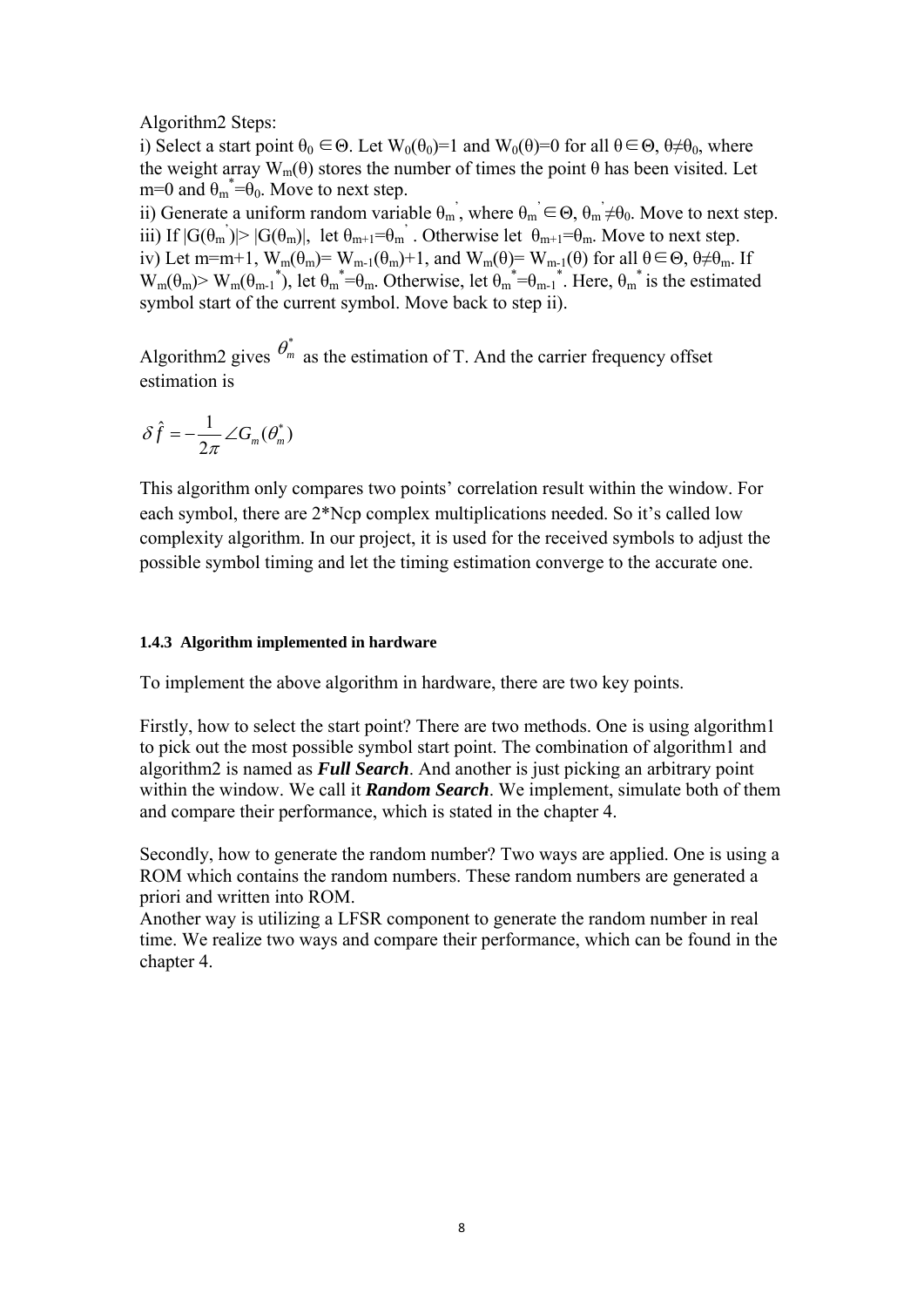# <span id="page-8-0"></span>**2 Project Specification**

This OFDM symbol detection project has the following specification.

Coding Rate: 7/8 Phase Modulation: QPSK FFT window(N)=512  $Cp(Ncp)=32$ Data Rate=2 Mbps 1 Frame=17 symbols 1 symbol=544 samples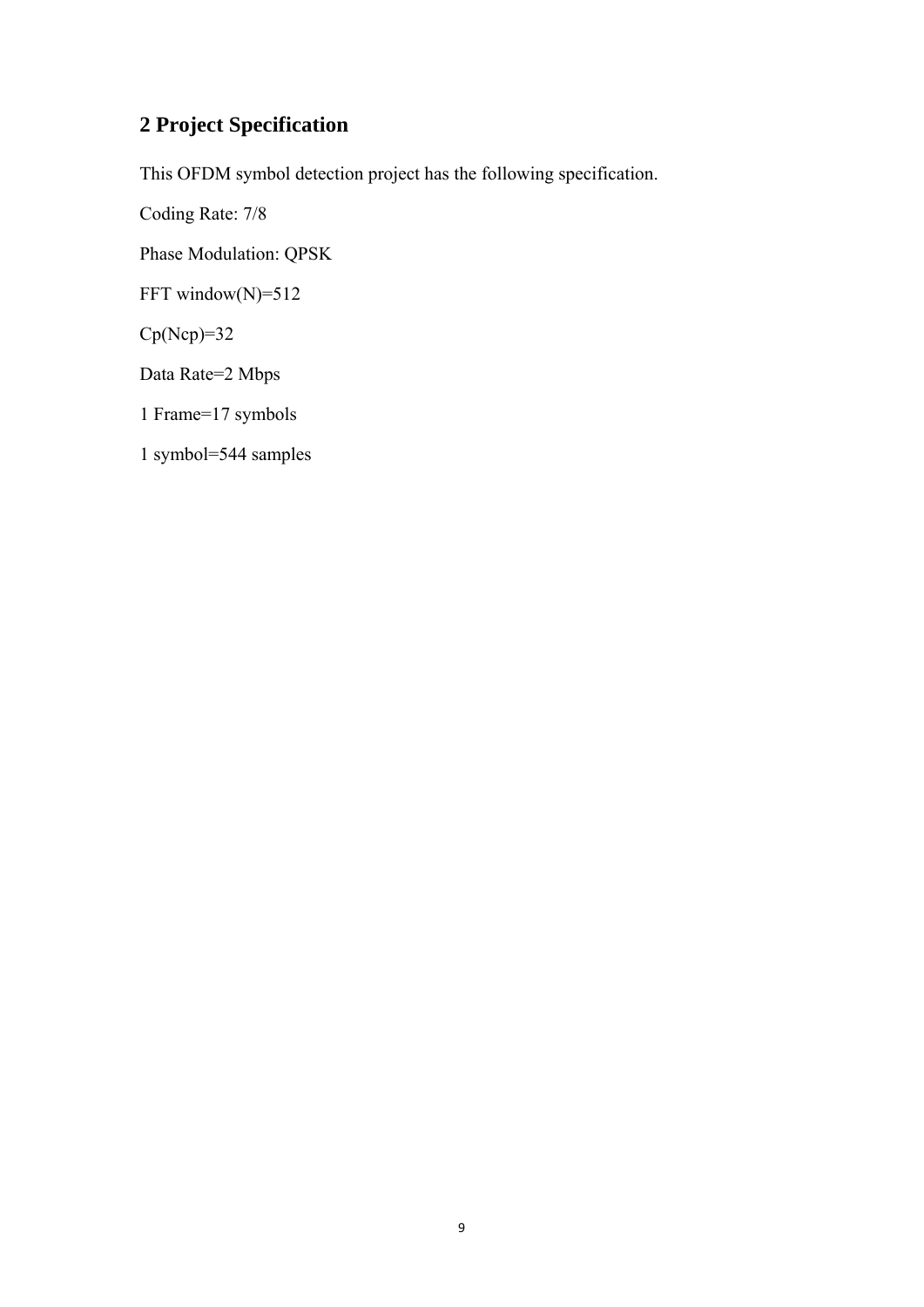## <span id="page-9-0"></span>**3 Reference Model**

#### **3.1 Main functions**

The reference model has three main functions.

a) Create real and imaginary data files of OFDM received symbols which have a zero symbol start and a certain frequency offset

b) Truncate some data in the first symbol to set a certain symbol start offset in the received symbols and keep the previous frequency offset

c) Implement Random Search (only algorithm2) and Full Search (algorithm1 and algorithm2). Fig3-1 shows the result of Random Search and Full Search in Matlab R2007a.



Fig 3-1 Random Search and Full Search Result in Matlab

The standard symbol start should be 58 and the CFO should be 0.4. From the above figures, we see that using Full Search can get a more accurate estimation than using Random Search.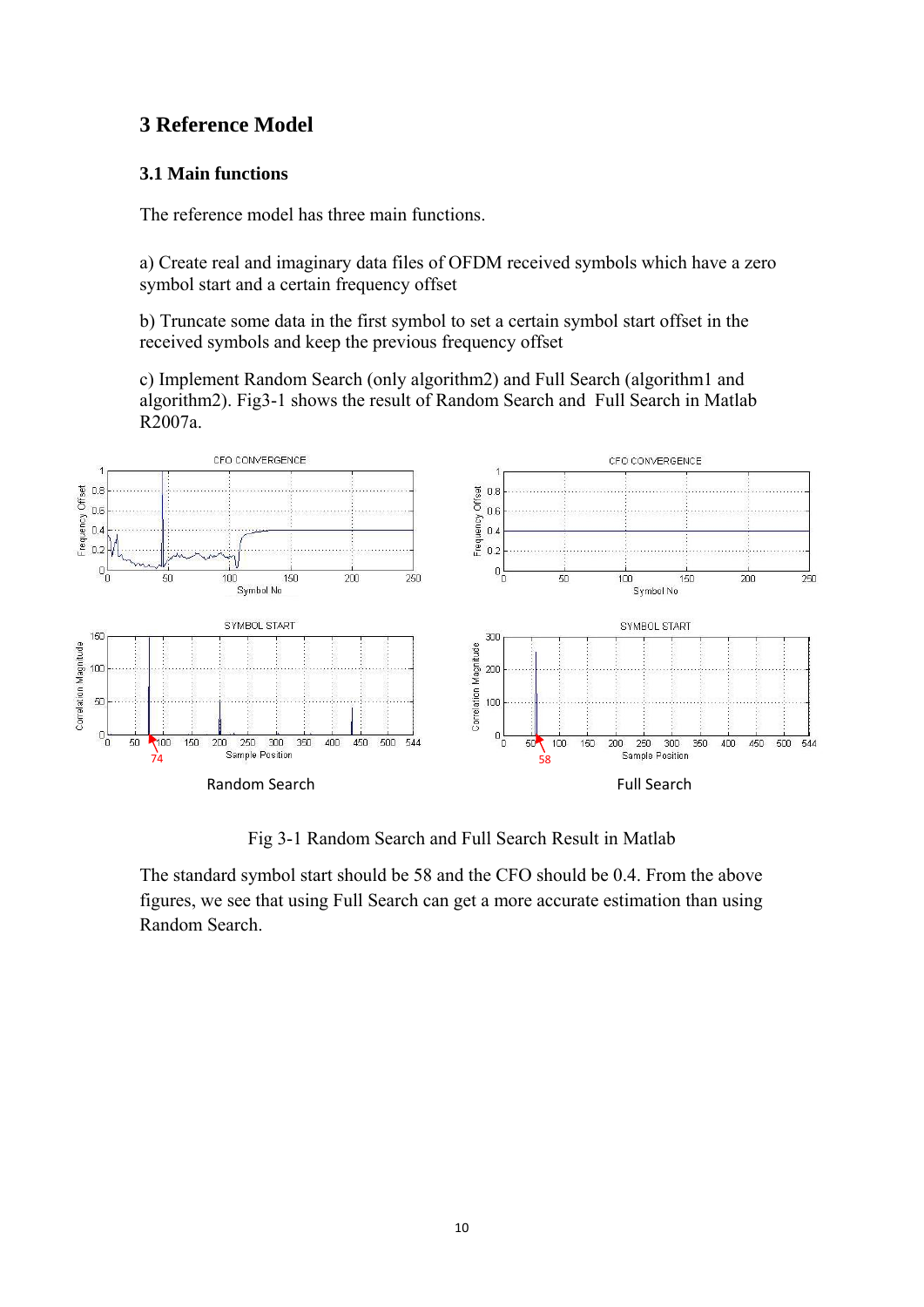## <span id="page-10-0"></span>**3.2 Quantization error of input data**

Since we create the 8 bits input data by scaling up and rounding the full precison data, the quantization error exists in this process.

| Data in Binary | Normalized Data                | Full precison Data | Quantization error  |
|----------------|--------------------------------|--------------------|---------------------|
| (Data b)       | (Data sim=(Data $b)_{d}/127$ ) | (Data std)         | (Data sim-Data std) |
| 10100110       | $-0.70866$                     | $-0.70711$         | $-0.00155$          |
| 00000000       | $\theta$                       | 0.003471           | $-0.003471$         |
| 11111111       | $-0.007874$                    | $-0.0069419$       | $-0.0009321$        |
| 01011010       | 0.70866                        | 0.70697            | 0.00169             |
| 00010000       | 0.12598                        | 0.12772            | $-0.00174$          |
| 11101011       | $-0.16535$                     | $-0.16507$         | $-0.00028$          |
| 11010111       | $-0.32283$                     | $-0.32411$         | 0.00128             |
| 01001011       | 0.59055                        | 0.59366            | $-0.00311$          |
| 11001001       | $-0.43307$                     | $-0.43503$         | 0.00196             |
| 11011100       | $-0.28346$                     | $-0.28019$         | $-0.00327$          |

Table 3-1 Input data quantization error

We calculate the quantization error which shows in Table 3-1 and get the mean value of the quantization error is -9.4231e-004, and the variance is 4.2496e-006.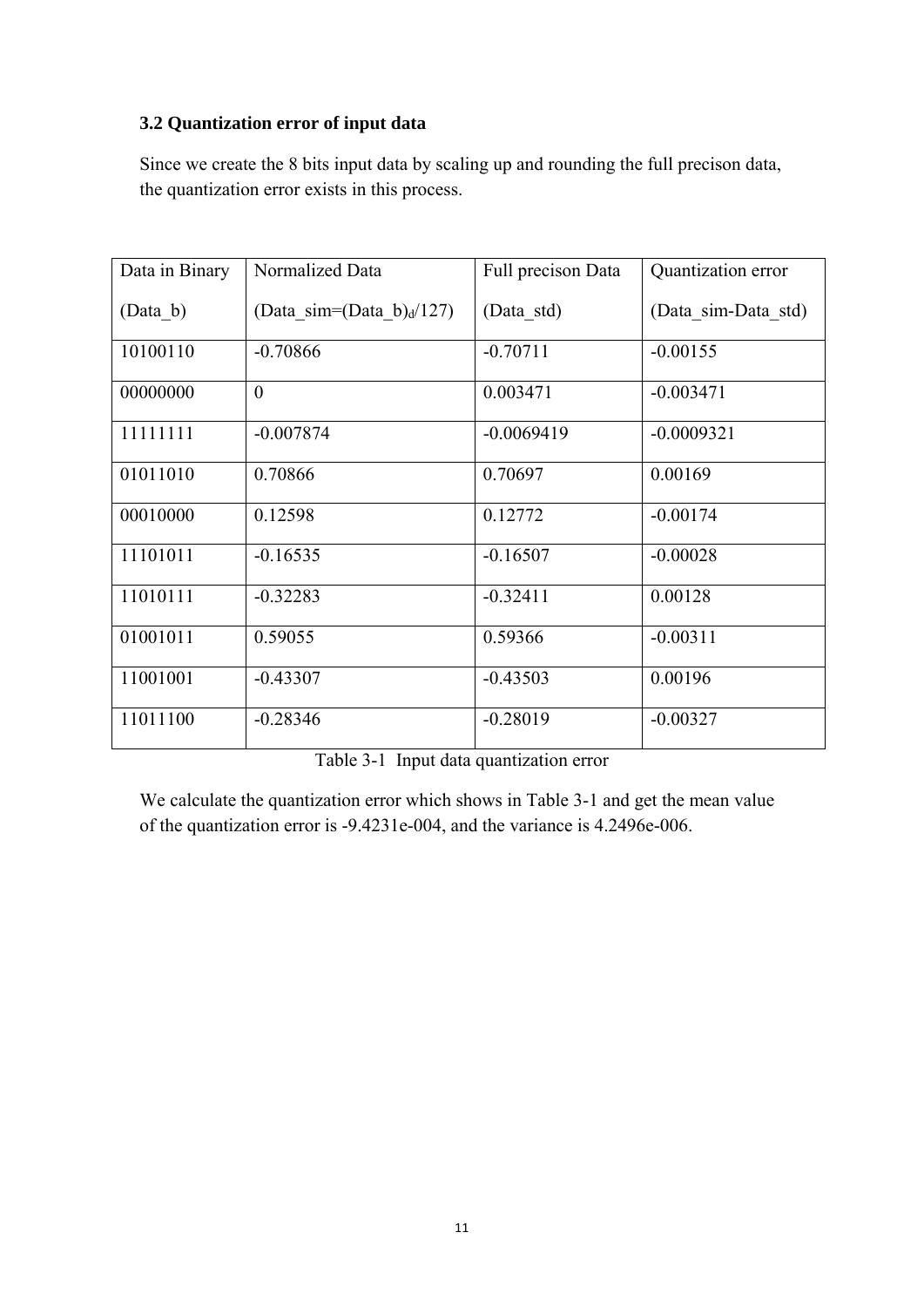## <span id="page-11-0"></span>**4 RTL development**

## **4.1 Architecture**



Fig 4-1 Architecture diagram

Input signals are real, imaginary data, clock, reset and valid\_i.

Output signals are symbol start, carrier frequency offset and valid\_o.

Our design contains four function blocks and three SRAMs.

a) AlgorithmFSM block implements Random Search (only algorithm2) and Full Search (algorithm1 and algorithm2) which are introduced in the chapter 1.4.3.

b) CorrelatorFSM block reads new symbol into SRAMs and executes complex correlation to get G(n).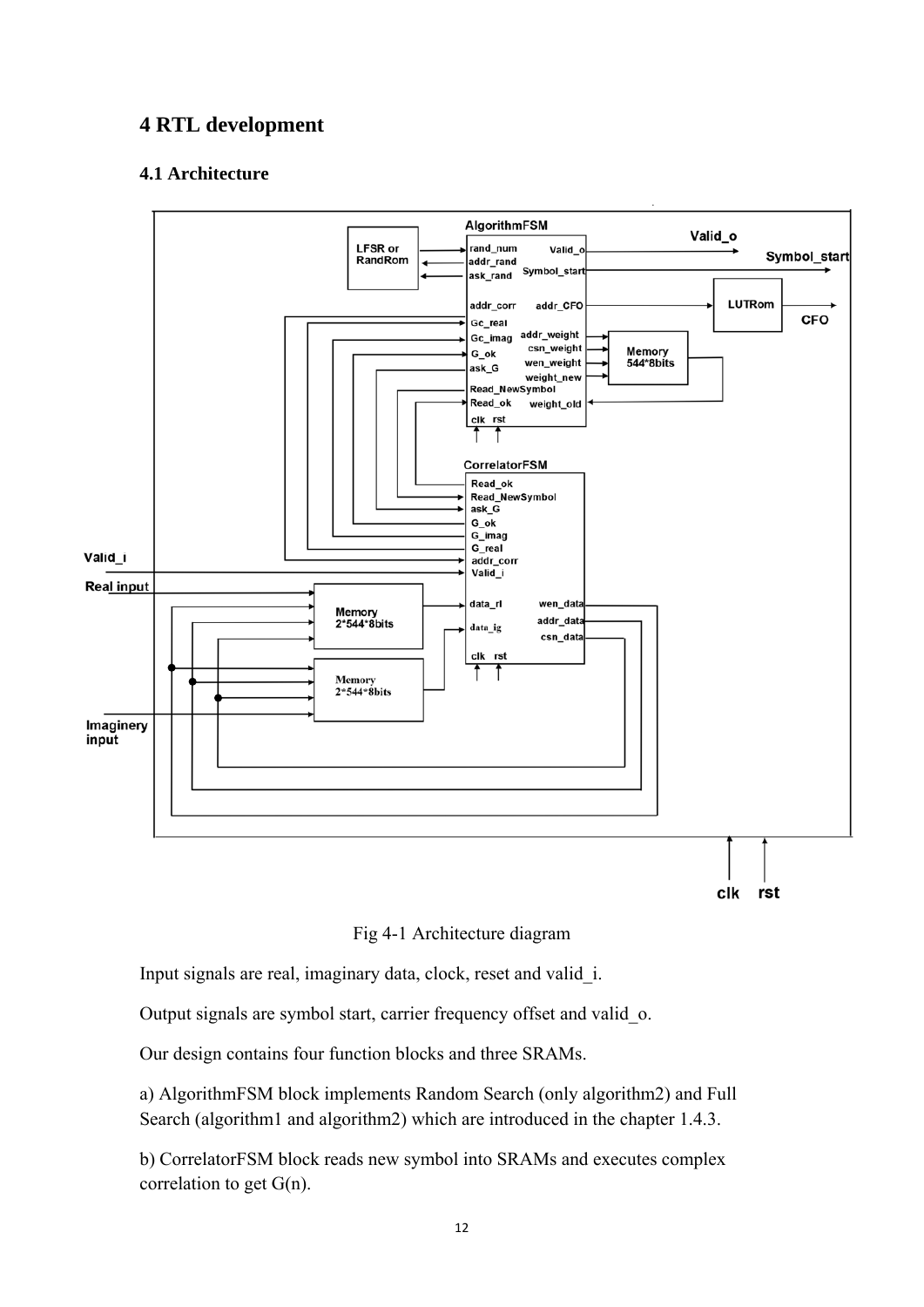<span id="page-12-0"></span>c) Random number block generates random number whose range is from 1 to 544. It is a LFSR component or a ROM.

d) Frequency offset estimation block is a look up table which contains some possible frequency offset.

e) Two 1088 bytes SRAMs store real and imaginary part of input data. And one 544 bytes SRAM save weight information of each point within the window.

#### **4.2 Blocks**

#### **4.2.1 AlgorithmFSM block**

A Finite State Machine is used to implement Random Search (only algorithm2) and Full Search (algorithm1 and algorithm2). Which search is executed depends on whether the FullSearch state is included. As drawn in Fig4-2, if all in the red dotted frame is removed, Random Search is executed. Otherwise, Full Search is applied.



Fig 4-2 Algorithm's FSM

Each state in the above FSM is explained as follows.

#### a) IniWeight

When reset signal arrives, the system begins to run this state and initiates the SRAM which saves the weight data. We use 'Corr pos' variable to counter how many units in the SRAM have been set to zero untill all the units are cleared. When 'Corr pos' is larger than 543, it moves into Output state.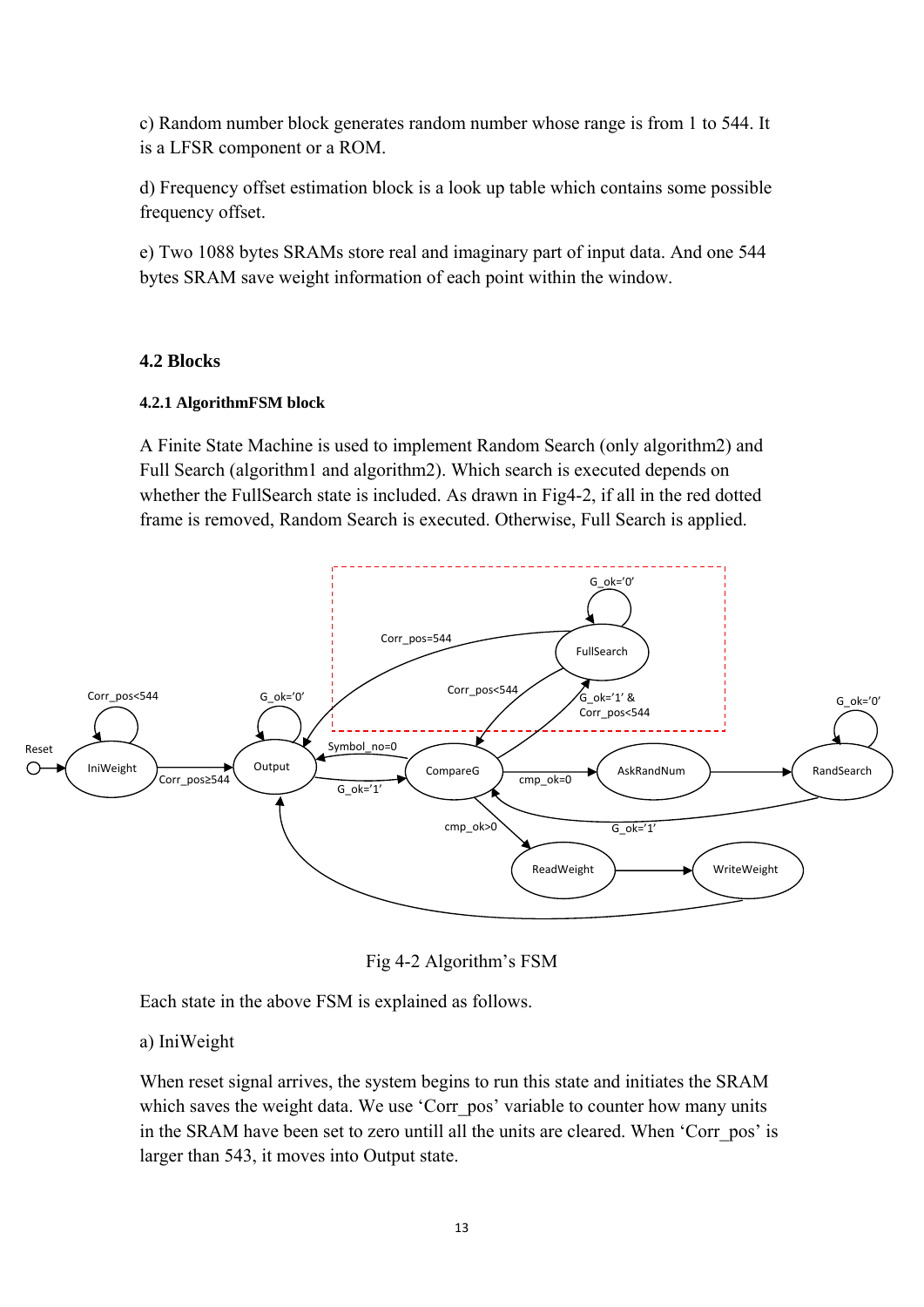#### b) Output

In this state, the system outputs the estimated symbol start and frequency offset, sets 'Corr\_pos' to zero, and waits for 'G\_ok' signal which comes from CorrelatorFSM block. When 'G\_ok' signal becomes high(G\_ok=1), it jumps into CompareG state.

'G\_ok=1' comes from CorrelatorFSM block and means the complex correlation has been calculated. If CorrelatorFSM block receives Read\_NewSymbol signal, it also means that the new symbol has been stored into SRAMs.

#### c) CompareG

The correlation result is compared to find the bigger one in this state. The next state has four cases depending on different transition signals.

i) If Symbol\_no=0, Output is the next state.

 'Symbol\_no=0' means there is only one symbol received and stored in the SRAM. The algorithms need at least two symbols to implement, so the system moves back to Output state and expects a new symbol arrived.

ii) If cmp\_ok=0, the next state is AskRandNum.

 'cmp\_ok=0' shows the system only calculates the correlation result for last symbol's estimated symbol position and a new position should be found out and sent to CorrelatorFSM block.

iii) When 'cmp\_ok' is larger than zero, ReadWeight is the next state.

'cmp\_ok>0' implies the comparison between two correlation results is finished.

iv) If G\_ok='1' and Corr\_pos<544, the system moves to FullSearch.

Here, 'Corrapos' variable is used to mark the sample's position which has been scanned.

d) AskRandNum

In this state, the system askes a new random number from the Random number generator, then jumps to RandSearch state.

#### e) RandSearch

A new estimated position is sent to CorrelatorFSM block and a high 'G\_ok' signal will trigger the CompareG state.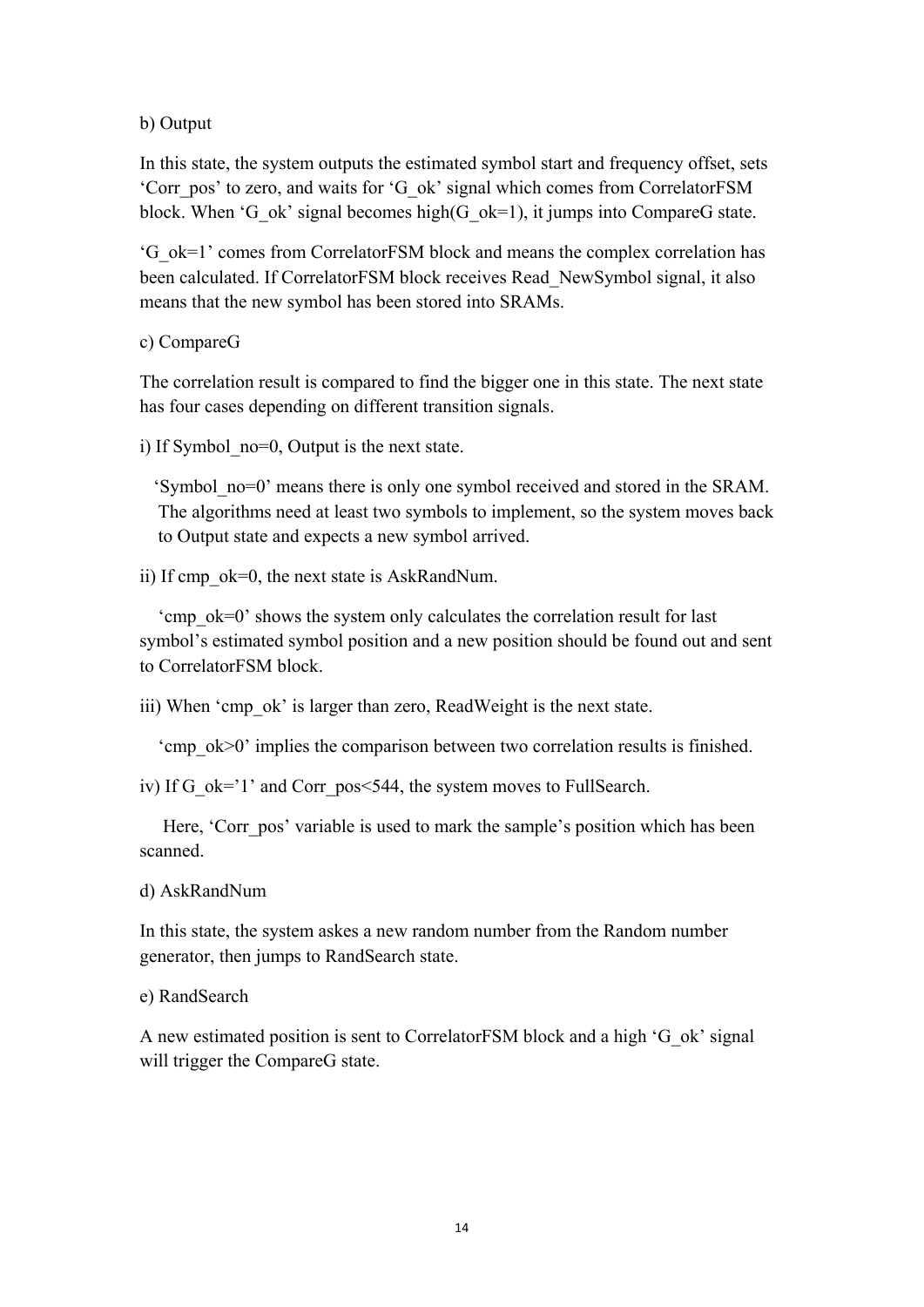### f) ReadWeight

The position which corresponds with the larger correlation magnitude is selected as the symbol start position of the current symbol. Then the system reads the old weight at this position from the SRAM and moves to WriteWeight state.

## g) WriteWeight

At this state, the system updates the weight data for the current symbol start position, generates the address of frequency offset look up table, sends Read\_NewSymbol signal to CorrelatorFSM and jumps to Output state.

### h) FullSearch

The correlation of each sample position in the first symbol is calculated to find the maximum value. The correspondent point is selected as the starting point. After all the sample positions are scanned (Corr\_pos=544), Output is the next state. Otherwise the system moves to CompareG state.



### **4.2.2 CorrelatorFSM block**

Fig 4-3 Correlator's FSM

Each state in the above FSM is explained below.

## a) Idle

When reset signal arrives, the system stays at the Idle state and waits for the Valid i signal which means the input data is ready. While Valid  $i = '1'$ , Read NewSymbol signal from AlgorithmFSM block (Read NewSymbol='1') drives the system into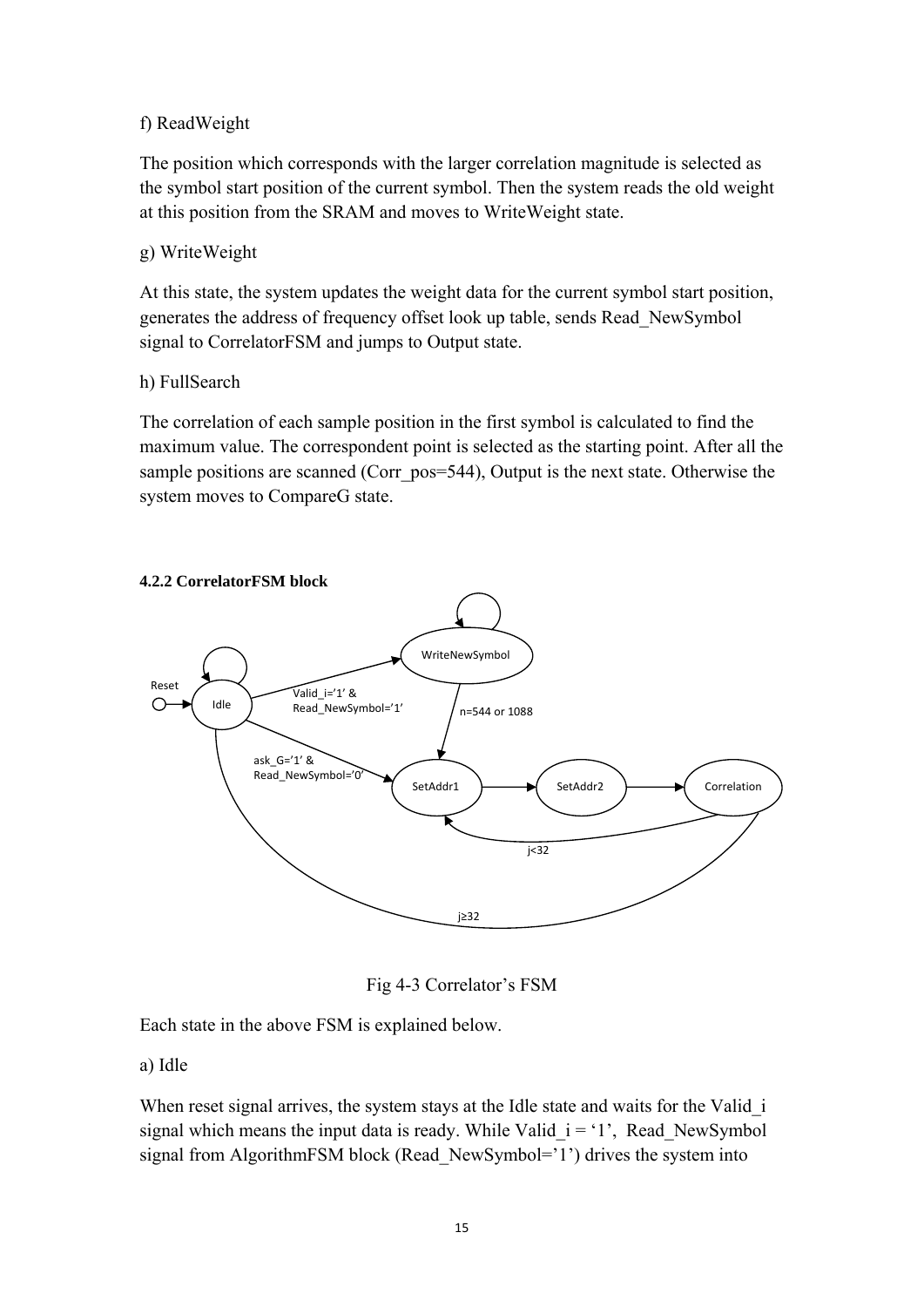WriteNewSymbol state. Otherwise when ask  $G = '1'$  and Read\_NewSymbol='0', the system moves to SetAddr1 state.

Valid  $i = 1'$  shows that the input data is ready.

Read NewSymbol='1' means new symbol is needed to implement the algorithm.

ask  $G = '1'$  implies that the complex correlation at a new position should be calculated.

b) WriteNewSymbol

At this state, new symbol is written into SRAMs. Then the system enteres SetAddr1 state and begins to calculated the correlation at the previous estimated symbol start point of the new symbol.

c) SetAddr1

The system sets the address for the data at the correlation's first part, then moves to SetAddr2 state.

d) SetAddr2

The system sets the address for the data at the correlation's second part and jumps to Correlation state.

e) Correlation

The system calculates the correlation according to the correlation position from AlgorithmFSM block. When the correlation isn't finished  $(j<32)$ , the next state is SetAddr1 state and set the address for the following data. Otherwise, Idle state should be the next state.

## **4.2.3 Look up table**

We choose the highest 5 bits of real and imaginary data of the correlation result to form a 10 bits address. For each address, the carrier frequency offset(CFO) is calculated accordingly.

In the calculation, there are six cases considering the sign of the real and imaginary data, which is given in the following table.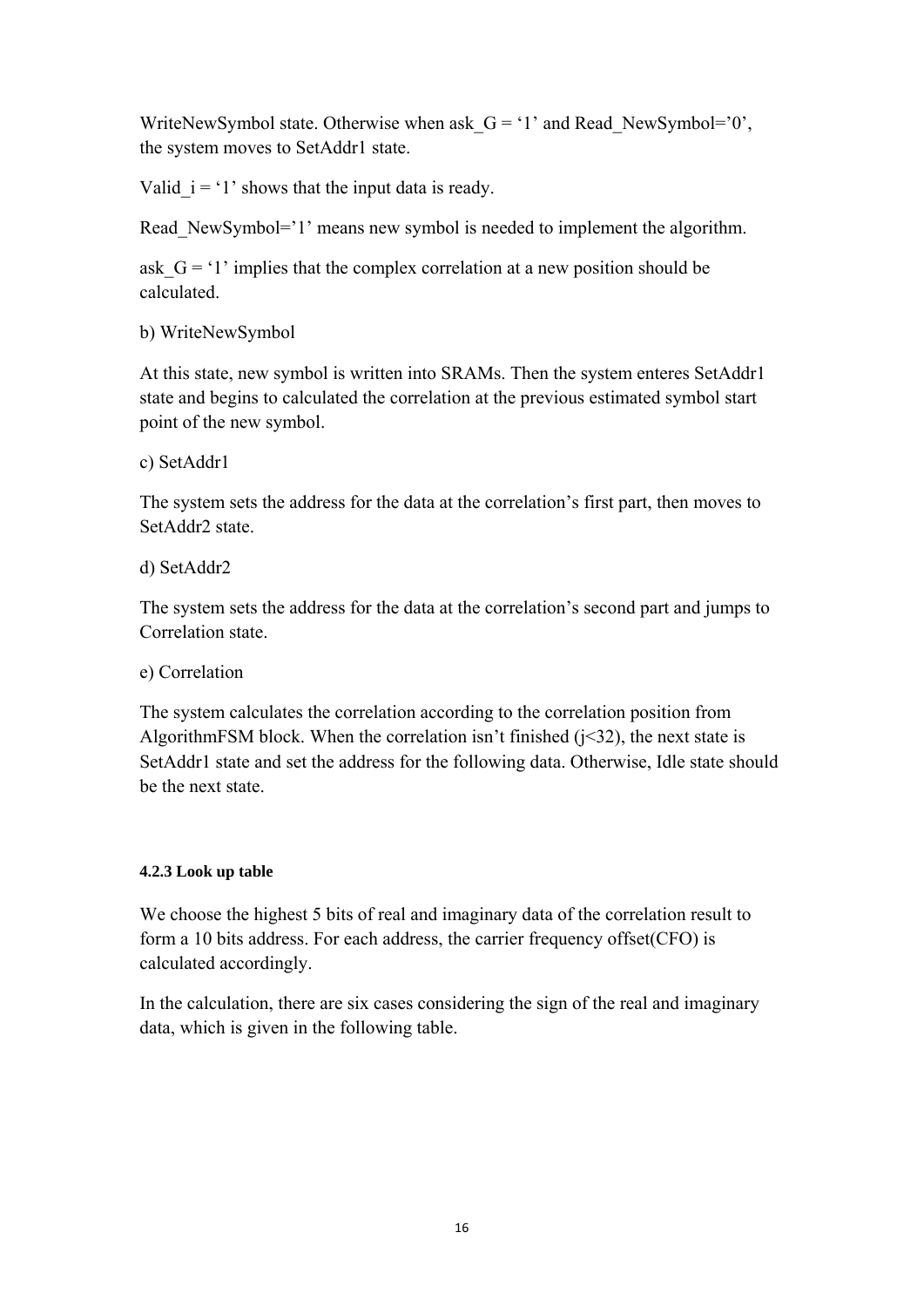| Index | Gc imag | Gc real | CFO                                |
|-------|---------|---------|------------------------------------|
|       |         |         | $2\pi$ -arctan(Gc imag/Gc real)    |
|       |         |         | $-arctan(Gc \text{ imag/Gc real})$ |
|       |         |         | $\pi$ -arctan(Gc imag/Gc real)     |
|       |         | =0      | 0.25                               |
|       |         |         | 0.75                               |
|       |         | any     |                                    |

| Table 4-1 CFO's computation formula |  |  |  |  |  |  |
|-------------------------------------|--|--|--|--|--|--|
|-------------------------------------|--|--|--|--|--|--|

The output is scaled by 100. For example, output 25 means the carrier frequency offset is 0.25.

Since only highest 5 bits are selected to compute the CFO, this look up table doesn't cover all the possible value and the quantization error exists in this process. Sometimes, the CFO is an approximation.

| Real part | Imaginary part | CFO in LUT | CFO standard | Quantization error |
|-----------|----------------|------------|--------------|--------------------|
| (Gc real) | (Gc imag)      | (CFO lut)  | (CFO std)    | (CFO lut-CFO std)  |
| $-40251$  | $-24907$       | 0.4118     | 0.38         | $-0.0318$          |
| $-59743$  | $-34795$       | 0.4161     | 0.38         | $-0.0361$          |
| $-65018$  | $-47595$       | 0.3994     | 0.38         | $-0.0194$          |
| $-87331$  | $-86014$       | 0.3762     | 0.38         | 0.0038             |
| $-95130$  | $-82835$       | 0.3860     | 0.38         | $-0.006$           |
| $-130375$ | $-95027$       | 0.3998     | 0.38         | $-0.0198$          |
| $-169669$ | $-123357$      | 0.3999     | 0.41         | 0.0101             |
| $-177519$ | $-120079$      | 0.4053     | 0.41         | 0.0047             |
| $-181345$ | $-136204$      | 0.3975     | 0.38         | $-0.0175$          |
| $-201144$ | $-154975$      | 0.3955     | 0.4          | 0.0045             |

Table 4-2 CFO quantization error

We calculate the quantization error in Table 4-2 and get the mean value of the quantization error is -0.0108, and the variance is 2.6981e-004.

#### **4.2.4 Random number generator**

For implementing random search in our project, we need an uniform distribution of random numbers between 1 to 544. At first, we used a Rom with 256 random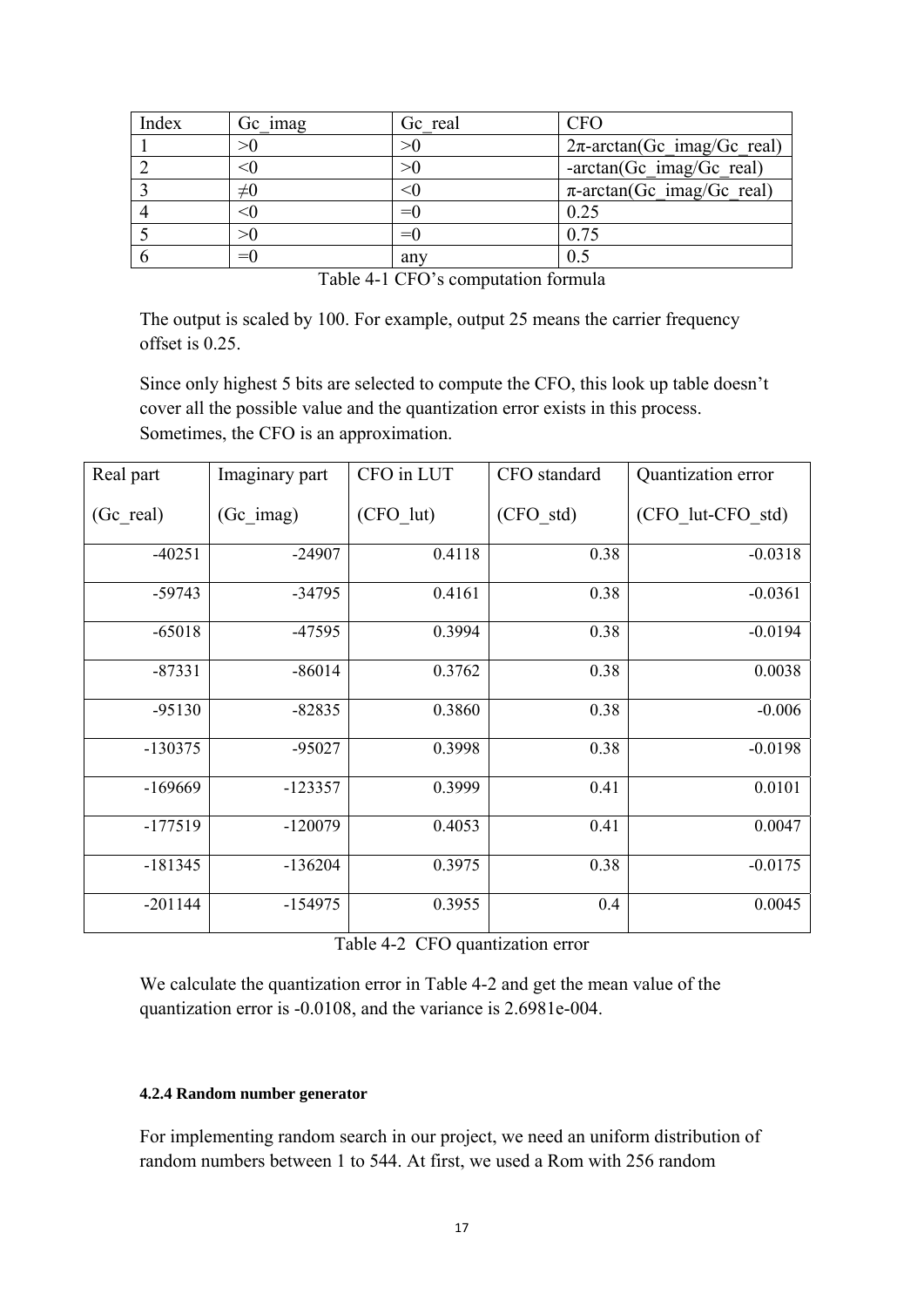numbers. After completing our project, we decide to generate our random numbers in real time. So we tried to find different methods of genarating random numbers in FPGAs. By reading Xilinx application notes[3], we find out that one of the regular ways for generating random numbers is using a LFSR which can generate pseudorandom numbers with uniform distribution. We introduce the above two ways in the following part.

a) use a rom to provide random number to AlgorithmFSM block.

We generate a rom whose address is 8 bits and increased from 0 to 255 by step 1. The output has 10 bits length and varies from 1 to 544.

Due to the memory size limitation, this ROM doesn't contain all the numbers from 1 to 544. So the Random Search can't get an accurate symbol start if Full Search isn't applied.

b) LFSR

LFSR has finite number of possible states, and after a fixed period, it enters a repeating cycle[5]. We can have a LFSR with a well-chosen feedback function that can produce a sequence of bits which appears random and covers enough numbers.

In LFSR, which stands for linear feedback shift register is a shift register whose input bit is a linear function of its previous state.The linear function of single bit is XOR or XNOR.

LFSR sequence through  $2^N$ -1 states that N is number of registers. At each clock edge the contents of the registers are shifted right by one position and the empty bit is filled with a bit which is a feedback from XOR or XNOR of some special registers .

These special registers are called taps and choosing these taps carefully can get a long random number sequence which covers all numbers between 1 and 544.

Fig4-4 shows a 4-bits LFSR whose taps are 3 and 4. We use a10-bits LFSR whose taps are 7 and 10.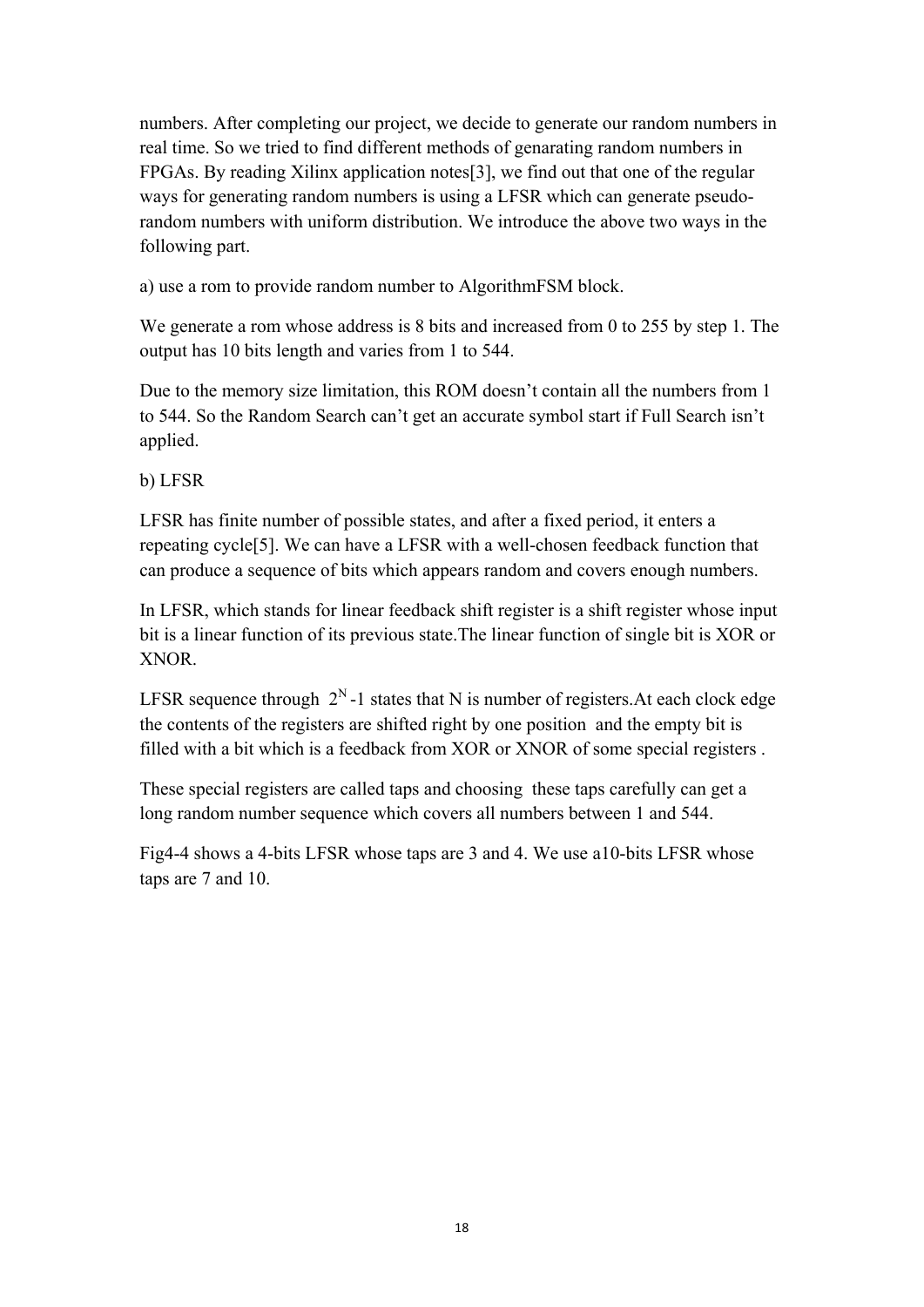<span id="page-18-0"></span>

Fig4-4 4-bits LFSR Sketch

Theoretically, if there is enough long time for LFSR to generate all the numbers between 1 and 544, the Random Search can get an accurate symbol start even if Full Search isn't applied.

## **4.3 Verification**

Because we implement Random Search (only algorithm2) and Full Search (algorithm1 and algorithm2) in AlgorithmFSM block and realize random number ROM and LFSR for random number generator, there are four designs composed by these components. We verify all of them.

#### **4.3.1 ModelSim result**

10 sets of input data are created by reference model, which contain 256 symbols and have standard timing (symbol start) and CFO.

We use two letters to indicate the design. The first letter represents Full Search (FS) and Random Search (RS). The second letter denotes LFSR (L) and random number ROM (R). For example, Timing FS-L means the estimated symbol start of the design which uses Full Search and LFSR.

| Timing   | <b>CFO</b> | Timing | <b>CFO</b>   | Timing | <b>CFO</b>  | Timing                                                                                                                                                                                                                         | <b>CFO</b>                        | Timing                                                                                                                                                                                                                         | <b>CFO</b>     |
|----------|------------|--------|--------------|--------|-------------|--------------------------------------------------------------------------------------------------------------------------------------------------------------------------------------------------------------------------------|-----------------------------------|--------------------------------------------------------------------------------------------------------------------------------------------------------------------------------------------------------------------------------|----------------|
| standard | standard   | $FS-L$ | FS-L         | FS-R   | FS-R        | $RS-L$                                                                                                                                                                                                                         | $RS-L$                            | $RS-R$                                                                                                                                                                                                                         | $RS-R$         |
|          | 0.9        |        | 891          |        | 89.         | W.                                                                                                                                                                                                                             | 0.88                              |                                                                                                                                                                                                                                | 0.88           |
|          | 0.2        | 7      | $\mathbf{W}$ |        | $\infty$    | I                                                                                                                                                                                                                              | $\infty$ 21                       | <b>Service</b>                                                                                                                                                                                                                 | $82\%$         |
| 58       | 0.4        | 58     | 0.4          | 58     | 0.4         | B                                                                                                                                                                                                                              | 0.38                              | in 1999                                                                                                                                                                                                                        | $\infty$       |
| 170      | 0.25       | 170    | 0.25         | 170    | 0.25        | William                                                                                                                                                                                                                        | 0.25                              | e anns an                                                                                                                                                                                                                      | 0.25           |
| 256      | 0.8        | 256    | 0.8          | 256    | 0.8         | e e constructor de la constructor de la constructor de la constructor de la constructor de la constructor de l                                                                                                                 | 0.82                              | e de la construcción                                                                                                                                                                                                           | 0.8            |
| 311      | 0.5        | 311    | 0.5          | 311    | 0.5         | e and the contract of the contract of the contract of the contract of the contract of the contract of the contract of the contract of the contract of the contract of the contract of the contract of the contract of the cont | 0.5                               | e ann an                                                                                                                                                                                                                       | $\delta$ 46    |
| 382      | 0.75       | 382    | 0.75         | 382    | 0.75        | <b>Service Service</b>                                                                                                                                                                                                         | $\infty$                          | e and the contract of                                                                                                                                                                                                          | $\sum_{i=1}^n$ |
| 467      | 0.85       | 467    | 0.84         | 467    | 0.84        | e e con                                                                                                                                                                                                                        | $\sqrt[3]{3}$                     | e and the contract of the contract of the contract of the contract of the contract of the contract of the contract of the contract of the contract of the contract of the contract of the contract of the contract of the cont | 0.82           |
| 521      | 0.65       | 521    | $\sqrt{83}$  | 521    | $0s\bar{s}$ | <b>Service Service</b>                                                                                                                                                                                                         | 0.59                              | e and the contract of the contract of the contract of the contract of the contract of the contract of the contract of the contract of the contract of the contract of the contract of the contract of the contract of the cont | 0.59           |
| 543      | 0.1        | 543    | $\delta$     | 543    | $\delta$    | W.                                                                                                                                                                                                                             | $\mathcal{S}$ . The $\mathcal{S}$ | in 1999                                                                                                                                                                                                                        | $\delta x$     |

Table 4-3 Simulation's result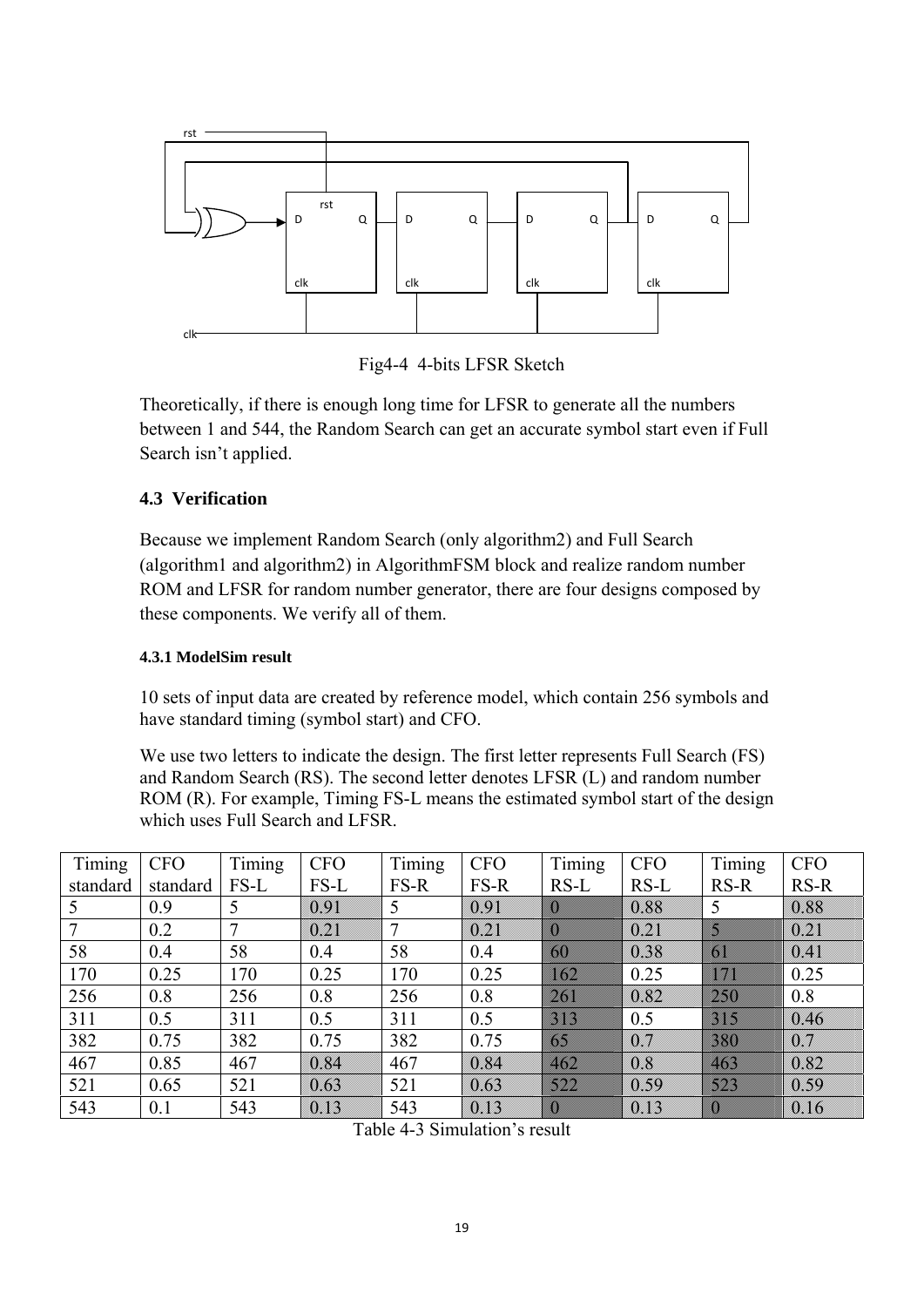<span id="page-19-0"></span>The above table shows that using Fullsearch to estimate can get an accurate symbol start. Sometimes the frequency offset estimation is not very accurate, marked in due to the Look up table limitation which doesn't include all the possible datas. Using Randsearch to estimate can't get an accurate symbol start, marked in **shows**, due to the random number generator. If the random number generator can't cover all the numbers between 1 and 544, we can't get an accurate result.

#### **4.3.2 ModelSim waves**

The following waves are the result when we use the input data whose standard symbol start is 58 and CFO is 0.4.









We set the clock frequency as 20MHz, reset system after 100ns and run the simulations 10 times and observe that though Full Search needs a fixed period, 2816900ns, to execute algorithm1 before implementing algorithm2, it spends less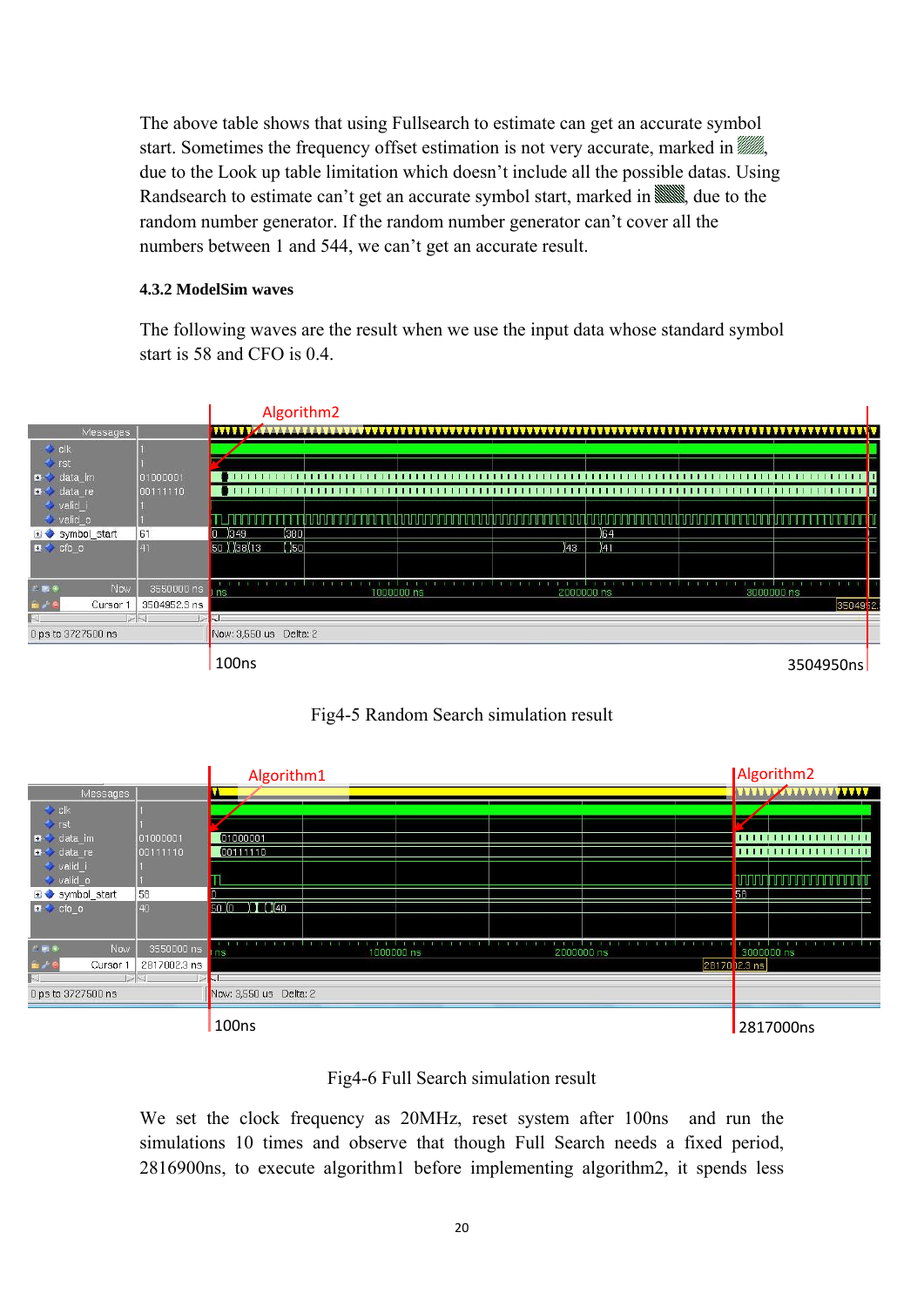<span id="page-20-0"></span>time to get an accurate timing estimation than Random Search which only runs algorithm2 and takes 3504850ns.

But sometimes Random Search needs less time to converge to an inaccurate result, because convergence time is a random process for Random Search.

#### **4.3.3 Achievable Input Data Rate**

The current clock frequency is 20MHz. To calculate the input data rate under Full Search and Random Search, we observe when the new symbol arrives at the ModelSim. The following two figures depict the symbol arrived time when carring out Full Search and Random Search.



Fig4-7 Symbol arrived time under Random Search



Fig4-8 Symbol arrived time under Full Search

So the input data period should be larger than 64650ns (1293 clock cycles) when using Random Search method. For Full Search, the data period must not less than 2784650ns (55693 clock cycles), which is slower than Random Search's data period. From the third symbol, both the methods enter the stable state. At this state, the input data period can be reduced to 37450ns (749 clock cycles).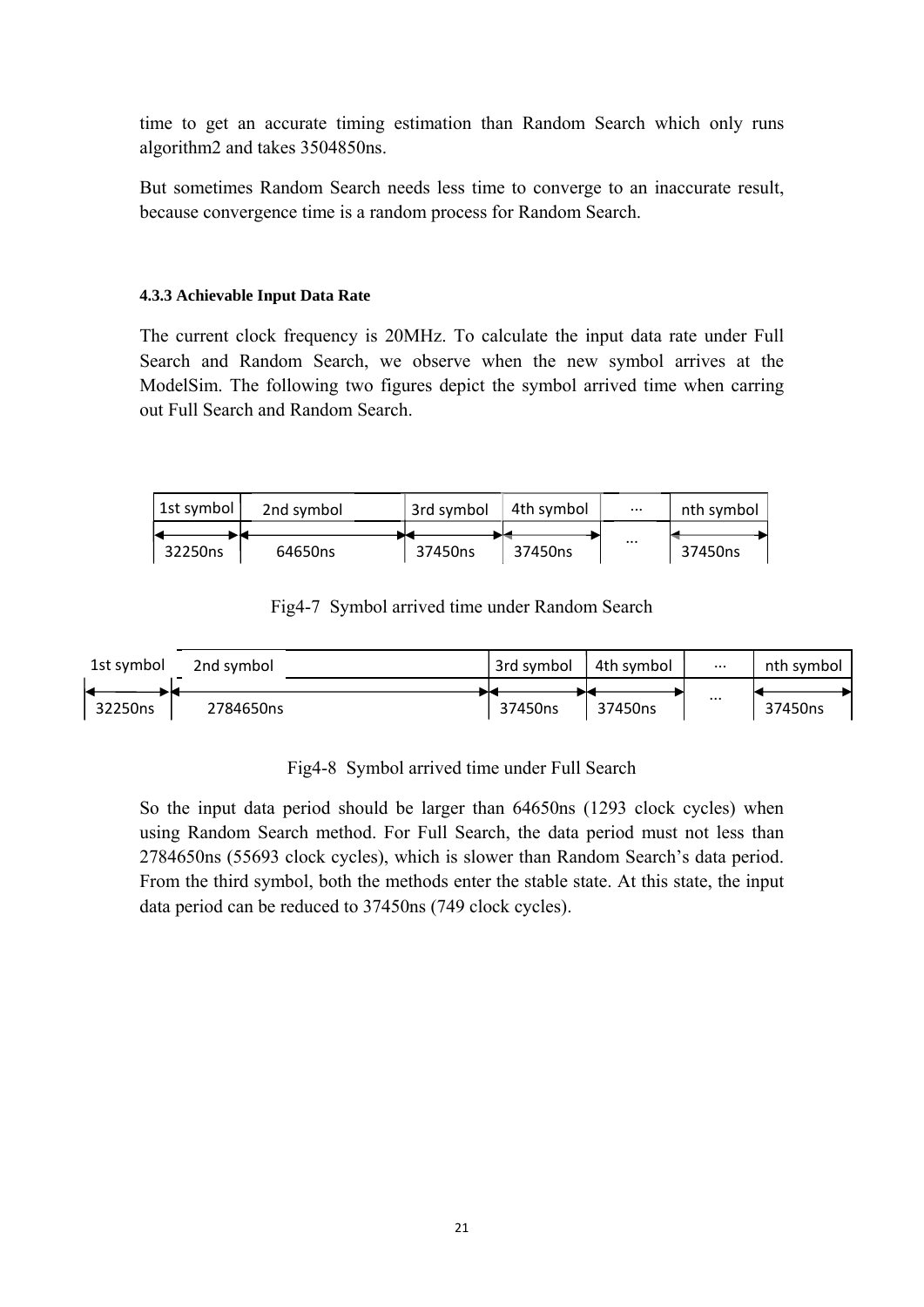# <span id="page-21-0"></span>**5 Synthesis**

Since Full Search can get an accurate result, we choose FS-L design which uses Full Search and LFSR, and FS-R design which uses Full Search and Random Rom, to do the Synthesis. FS-LA and FS-RA is for Min Area, and FS-LH and FS-LH is for High speed.

## **5.1 Constraints and Result**

a) Synthesizing for Min Area:

| create clock "clock" -period 20 -name clock |
|---------------------------------------------|
|                                             |
| set clock uncertainty 0.1 clock             |
|                                             |
| set max area 0                              |
|                                             |
|                                             |
| compile -map_effort high                    |
|                                             |
|                                             |
| set max area 189172 (Design with LFSR)      |
|                                             |
|                                             |
| compile -map effort high                    |
|                                             |
| $Re_{\rm F}$                                |

| Trophic.           |              |              |
|--------------------|--------------|--------------|
|                    | <b>FS-LA</b> | <b>FS-RA</b> |
| Data required time | 19.83        | 19.83        |
| Data Arrival time  | 14.12        | 14.12        |
| Slack              | 5.71         | 5.71         |

b) Synthesizing for High Speed:

We synthesis the design to find a smallest clock period which won't cause any violation. And the result shows the smallest clock period can reach 8ns.

| create clock "clock" -period 0 -name clock |       |       |  |  |
|--------------------------------------------|-------|-------|--|--|
|                                            |       |       |  |  |
|                                            |       |       |  |  |
| set clock uncertainty 0.1 clock            |       |       |  |  |
|                                            |       |       |  |  |
|                                            |       |       |  |  |
| compile -map effort high                   |       |       |  |  |
|                                            |       |       |  |  |
| Result:                                    |       |       |  |  |
|                                            | FS-LH | FS-RH |  |  |
|                                            |       |       |  |  |
|                                            |       |       |  |  |
| Data required time                         | 7.79  | 7.77  |  |  |
|                                            |       |       |  |  |
|                                            |       |       |  |  |
| Data Arrival time                          | 7.79  |       |  |  |

Slack 0 0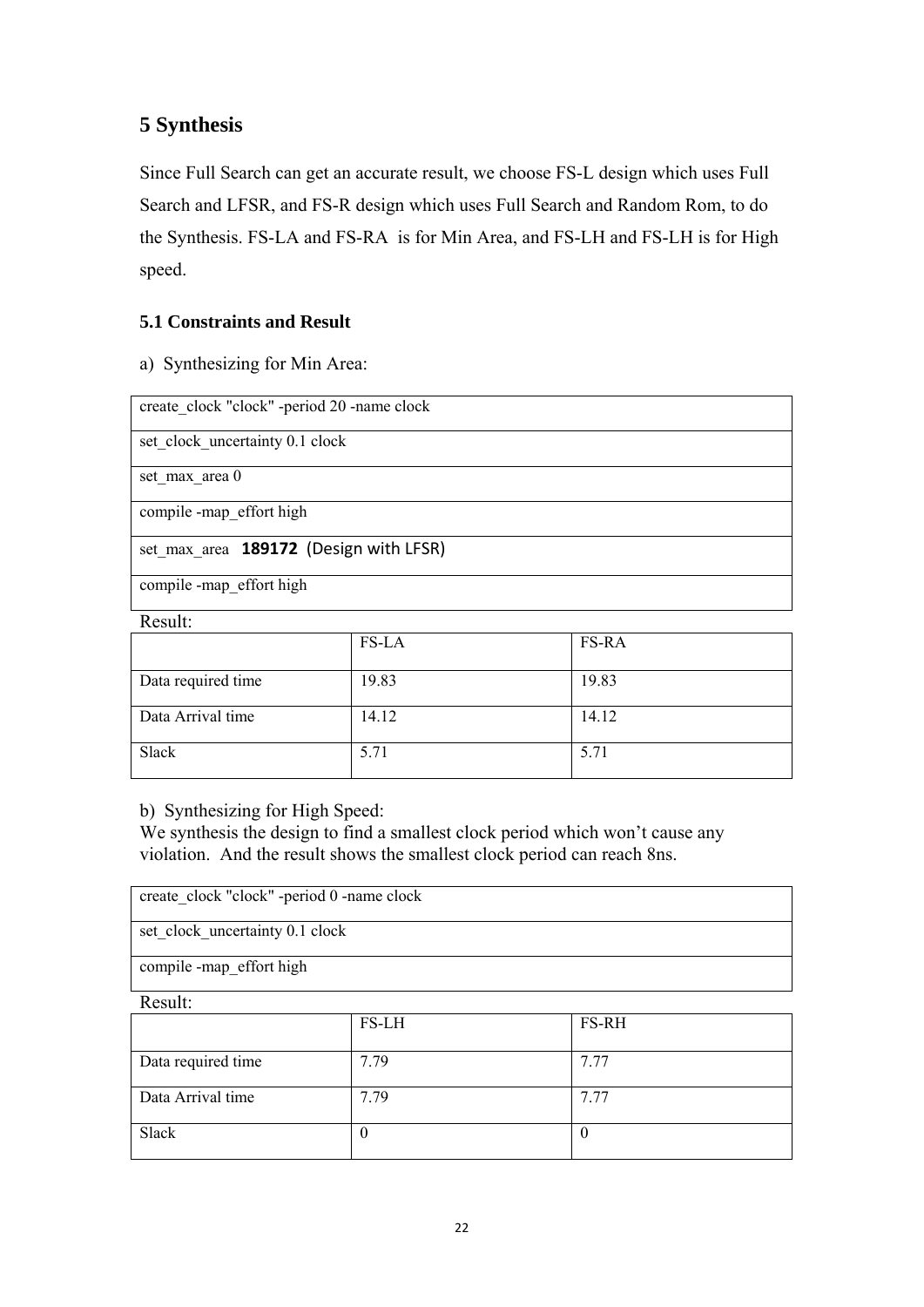## <span id="page-22-0"></span>**5.2 Area Comparison**

|                          | <b>FS-LA</b> | <b>FS-RA</b> | <b>FS-LH</b> | <b>FS-RH</b> |
|--------------------------|--------------|--------------|--------------|--------------|
| AlgorithmFSM             | 29665        | 29336        | 38644        | 34242        |
| CorrelatorFSM            | 15048        | 15048        | 18208        | 16640        |
| Random<br>Generator      | 347(LFSR)    | 2943(Rom)    | 337(LFSR)    | 2549(Rom)    |
| LUTRom                   | 5166         | 5166         | 4900         | 4988         |
| <b>SRAMs</b>             | 133230       | 133230       | 133230       | 133230       |
| Pads                     | 5716         | 5716         | 5716         | 5716         |
| Combinational<br>area    | 44119        | 46930        | 55981        | 52853        |
| Noncombinational<br>area | 145053       | 144509       | 145054       | 144512       |
| Total cell area          | 189172       | 191439       | 201035       | 197365       |

## **5.3 Design's critical path and Schematic**

Critical Path is shown below for clock period of 20ns.



Fig5-1 FS-LA's Critical Path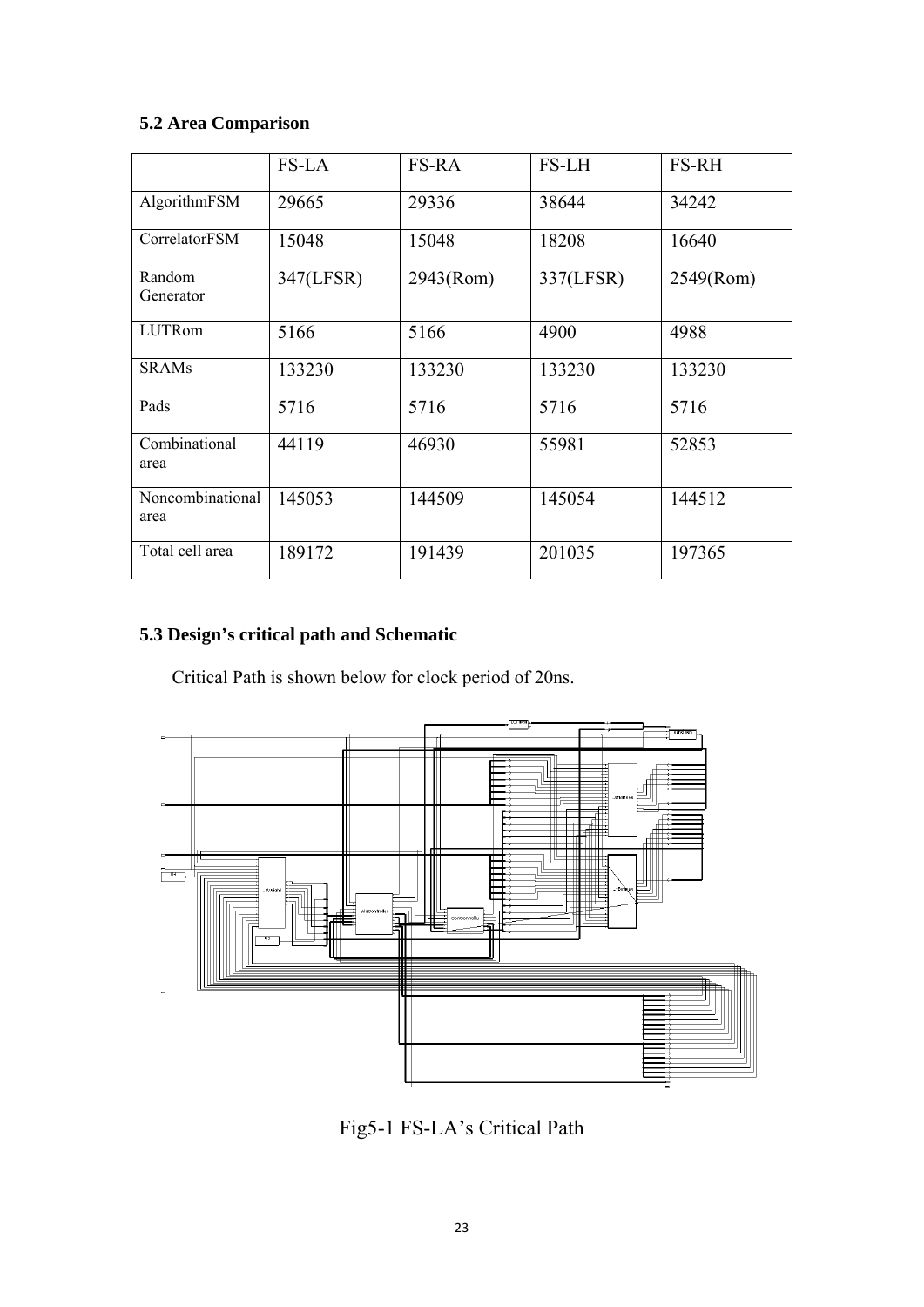<span id="page-23-0"></span>

Fig5-2 FS-LH's Critical Path

FS-LA and FS-RA have the same critical path, as shown in Fig5-1. Imaginary SRAM, CorrelatorFSM and AlgortithmFSM blocks are in the critical path. The lowest bit of imaginary data causes the maximum delay.

FS-LH and FS-RH also have the same critical path, as drawn in Fig5-2.The blocks in the critical path are Real SRAM, CorrelatorFSM and AlgorithmFSM blocks. The lowest bit of real data leads to the delay.

#### **5.4 Design's maximum clock frequency**

Our maximal clock frequency is achieved for clock period of 8ns.

|           | <b>FS-LH</b>      | <b>FS-RH</b>      |
|-----------|-------------------|-------------------|
| Frequency | $125 \text{ MHz}$ | $125 \text{ MHz}$ |

From the analysis of chater 4.3.3, we can estimate the achievable input data rate if the clock frequency is 125MHz.

For Random search, the input data period is at least 10344ns, so the data rate is around 1.54Mbps. For Full search, the input data period is not less than 445544ns, so the data rate is around 35.91Kbps. At the stable state, the input data period is reduced to 5992ns, then the achievable data rate can be increased to more than 2.67Mbps.

#### **5.5 Two designs' comparison**

We can see that FS-L (Full Search with LFSR) costs less area than FS-R (Full Search with Random ROM), but the two designs have the same critical path and can reach the same highest speed.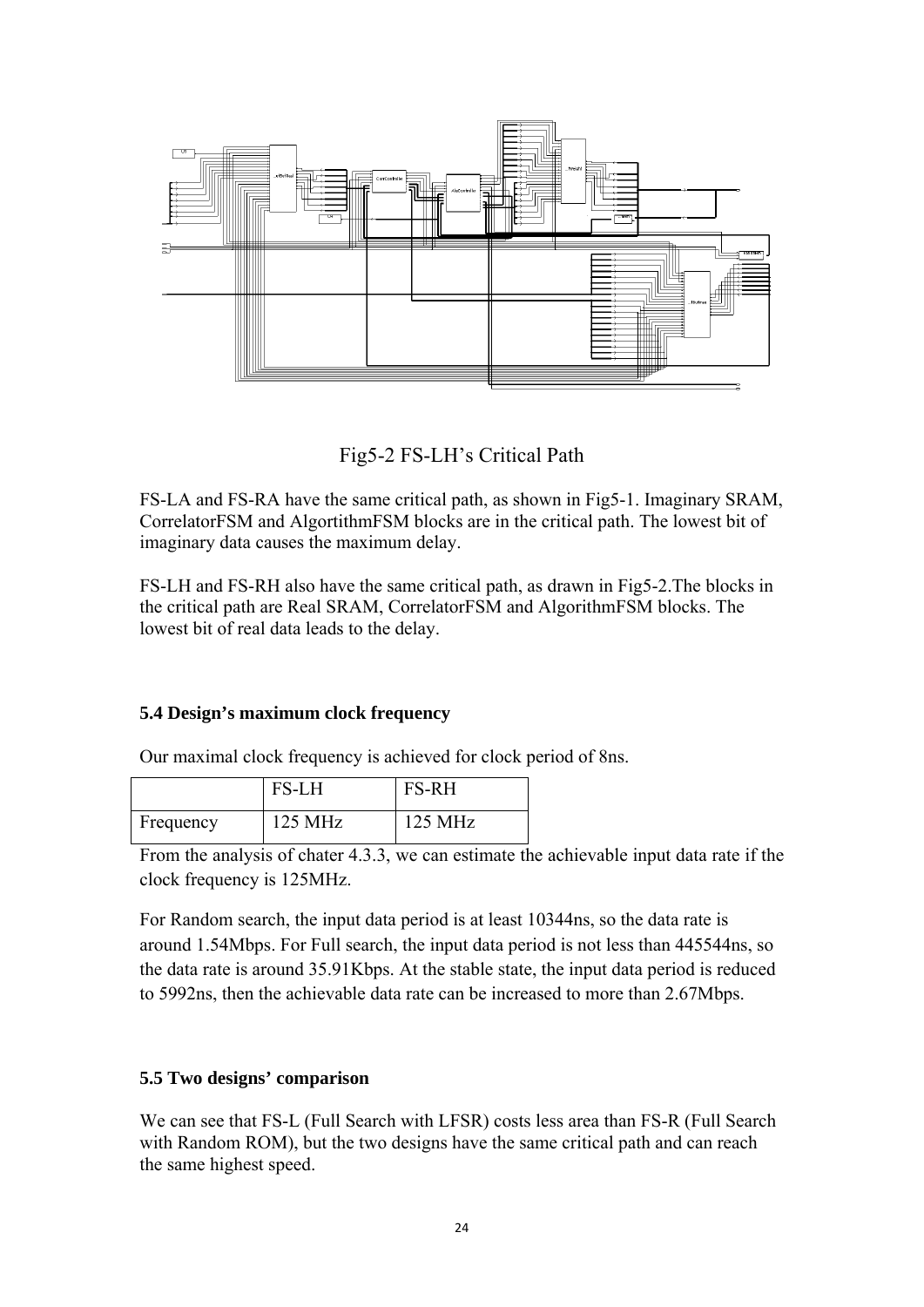# <span id="page-24-0"></span>**6 Place and Route**

#### **6.1 Core Area.**

Synthesis:

Total cell area: 189172 um<sup>2</sup>

## Place & route:

Total area of Standard cells: 68240.640 um2 Total area of Standard cells (Subtracting Filler Cells): 68240.640 um<sup>2</sup> Total area of Macros: 170533.760 um2 Total area of Blockages: 0.000 um2 Total area of Pad cells: 495520.000 um<sup>2</sup> Total area of Core: 503801.824 um2 Total area of Chip: 1472992.104 um2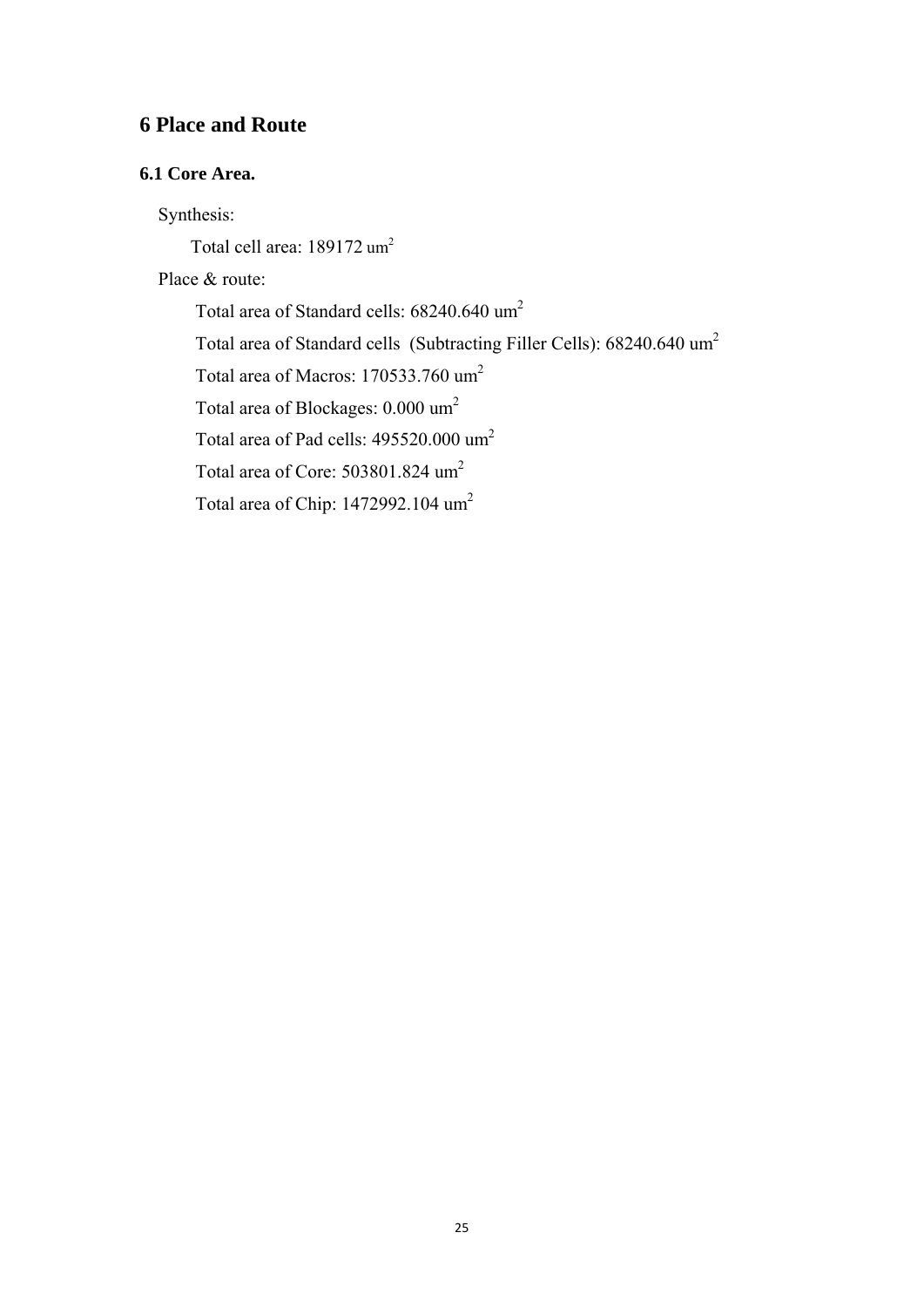## <span id="page-25-0"></span>**6.2 Layout Figure**



## **6.3 Violations**

We had Violation in our pads.The first time we had filled our pads and we had the violation which tells us we have overlap in our pads.The second time we did not fill them and we did not have any violations.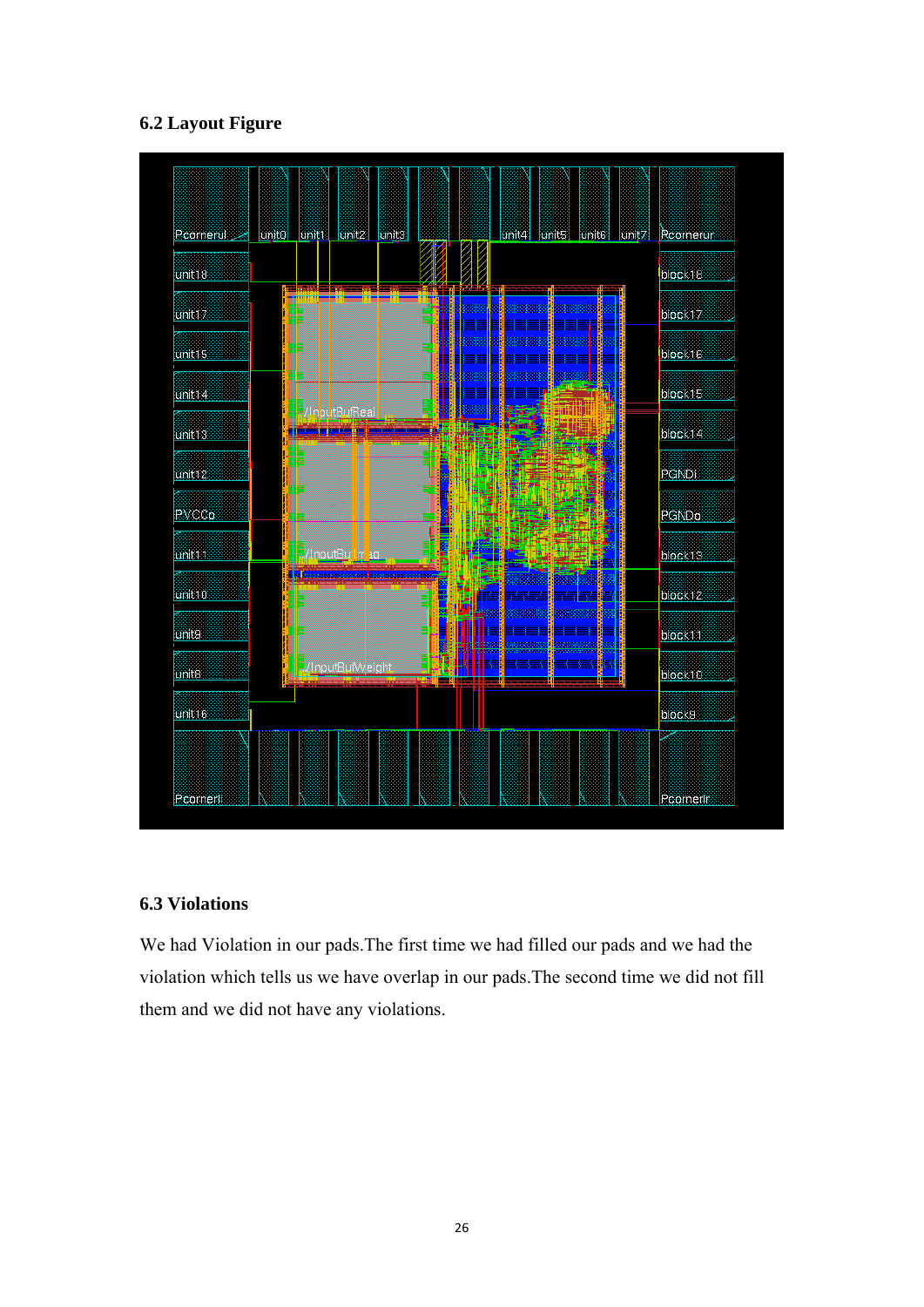# <span id="page-26-0"></span>**7 Conclusion**

The previous chapters shows the issues of OFDM synchronization, the algorithm executed on FPGA, the project specification, reference model, the design architecture, the details of implementation, and the result of simulation, synthesis, and Place and Route.

We can get a conculsion that the low complexity algorithm is implemantable on FPGA, and using Full Search to detect the OFDM symbol gives more accurate result than using Random Search, but its achievable input data rate is slower than Random Search's.

# **8 Futher work**

There are three aspects which can be improved in the future work.

a) For Random Search method, its disadvantage is the inaccurate estimation result.

Since this result is very close to the accurate one, we can do an additional search in a small range to find the accurate result. Which algorithm is suitable for the additional serach should be studied more.

b) For Full Search method, its drawback is the low input data rate.

Because the fixed period make the input data rate slow, we can use an extra SRAM to store the data at this period when increasing the data rate. But it takes large area. A tradeoff should be done between the input data rate and chip area.

c) For Look-up table, it outputs the carrier frequency offset with low accuracy.

Due to the truncation of correlation magnitude, the estimated frequency offset losts some precision. A better algorithm to calculate the accurate frequency offset can be explored.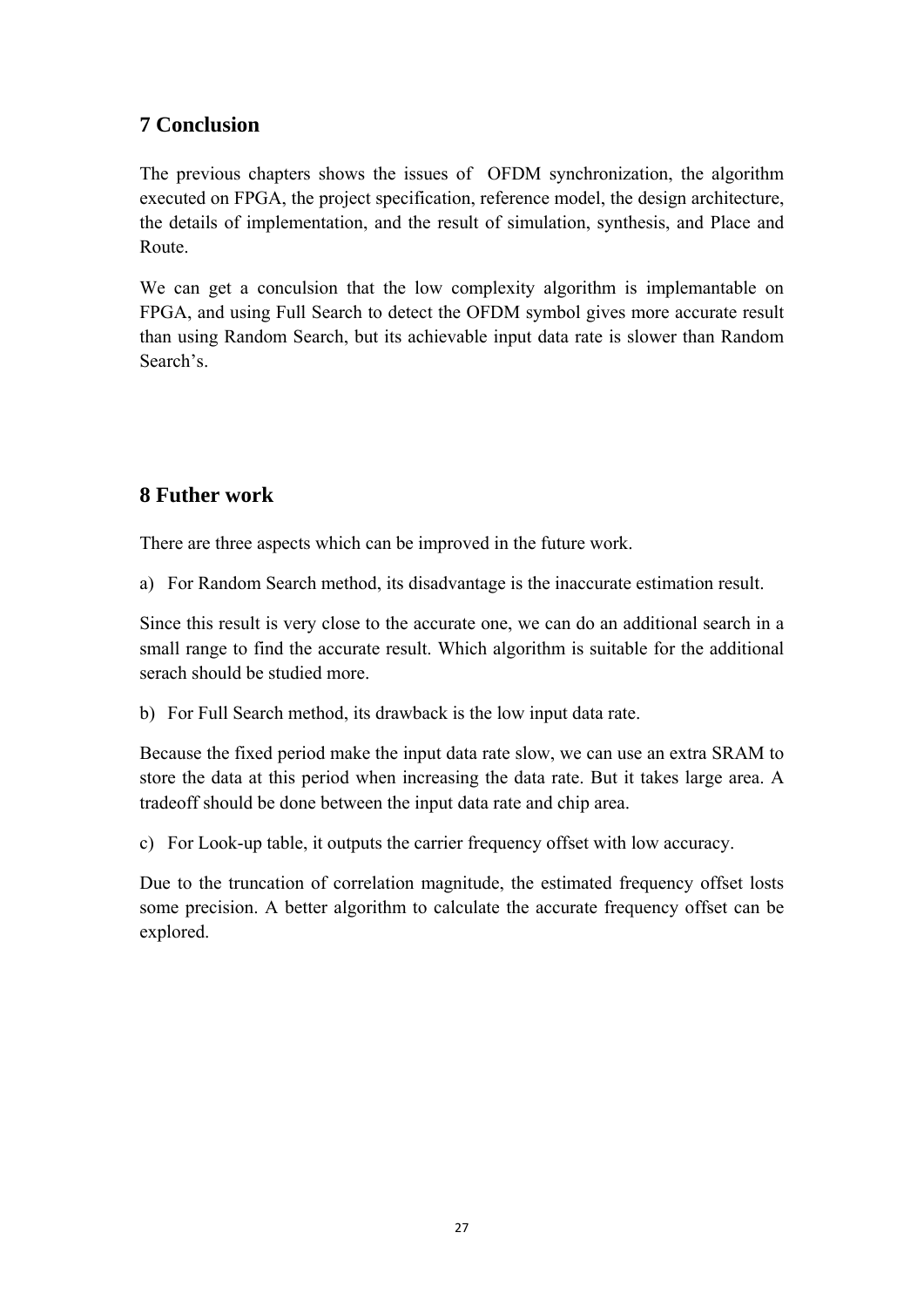# <span id="page-27-0"></span>**Appendix**

#### **P&R Script-files**

####################################################### # Encounter Command Logging File # # Created on Thu Apr  $16 \frac{17:34:45}{ }$  # ####################################################### loadConfig /h/d3/r/sx08lm4/OFDM/soc/Default.conf 0 commitConfig fit setDrawView fplan setObjFPlanBox Instance OFDM\_component/InputBufReal 161.3 628.656 428.5 863.056 uiSetTool move deselectAll setObjFPlanBox Instance OFDM\_component/InputBufImag 163.141 362.335 430.341 596.735 uiSetTool move deselectAll setObjFPlanBox Instance OFDM\_component/InputBufWeight 163.47 155.284 426.67 327.284 uiSetTool move deselectAll setObjFPlanBox Module OFDM\_component 598.694 454.0 882.294 847.6 uiSetTool move floorPlan -site core -r 1.18785040971 0.476806 90.0 110.0 90.0 110.0 setRoutingStyle -top -style m uiSetTool select fit addHaloToBlock 20 20 20 20 -allBlock cutRow clearGlobalNets globalNetConnect VCC -type pgpin -pin VCC -inst \*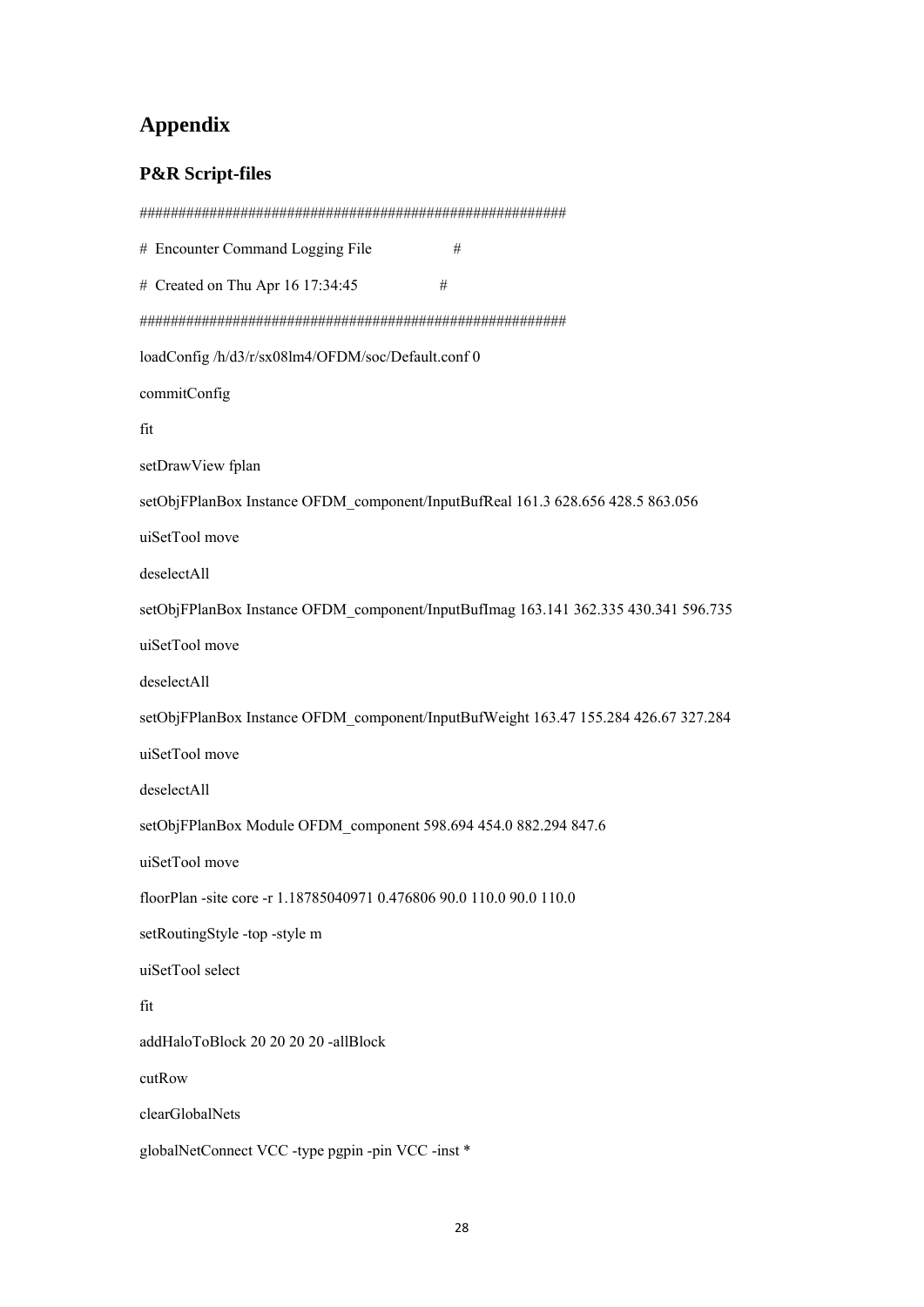globalNetConnect VCC -type tiehi -pin VCC -inst \*

globalNetConnect GND -type pgpin -pin GND -inst \*

globalNetConnect GND -type tielo -pin GND -inst \*

addRing -spacing bottom 1 -width left 4.9 -width bottom 4.9 -width top 4.9 -spacing top 1 layer\_bottom metal5 -width\_right 4.9 -around core -offset\_bottom 10 -layer\_top metal5 -option\_file /h/d3/r/sx08lm4/OFDM/soc/appOption.dat/ofdm.ppo.ppo -offset\_left 10 -spacing\_right 1 -spacing\_left 1 -offset\_right 10 -offset\_top 10 -layer\_right metal6 -nets {GND VCC } -layer\_left metal6

addRing -spacing bottom 1 -width left 4.9 -width bottom 4.9 -width top 4.9 -spacing top 1 layer\_bottom metal5 -width\_right 4.9 -around each\_block -offset\_bottom 10 -layer\_top metal5 option\_file /h/d3/r/sx08lm4/OFDM/soc/appOption.dat/ofdm.ppo.ppo -offset\_left 10 -spacing\_right 1 spacing left 1 -type block rings -offset right 10 -offset top 10 -layer right metal6 -nets {GND VCC } -layer left metal6

addStripe -set to set distance 100 -spacing 1 -option file /h/d3/r/sx08lm4/OFDM/soc/appOption.dat/ofdm.ppo.ppo -direction vertical -layer metal6 -stop\_x 895.028 -width 4.9 -nets {GND VCC } -start\_x 559.405

setCTSMode -traceDPinAsLeaf false -traceIoPinAsLeaf false -routeClkNet false -routeGuide true topPreferredLayer 4 -bottomPreferredLayer 3 -routeNonDefaultRule {} -useLefACLimit false routePreferredExtraSpace 1 -opt true -optAddBuffer false -moveGate true -useHVRC true -fixLeafInst true -fixNonLeafInst true -verbose false -reportHTML false -addClockRootProp false nameSingleDelim false -honorFence false -useLibMaxFanout false -useLibMaxCap false

getClockMeshMode -quiet

setFillerMode -reset

setFillerMode -corePrefix FILLER -createRows 1 -doDRC 1 -deleteFixed 1 -ecoMode 0

setNanoRouteMode -quiet -routeBottomRoutingLayer 1

setNanoRouteMode -quiet -routeTopRoutingLayer 8

setNanoRouteMode -quiet -drouteEndIteration default

setNanoRouteMode -quiet -droutePostRouteWidenWireRule NA

setNanoRouteMode -quiet -drouteStartIteration default

setOptMode -effort high -leakagePowerEffort none -yieldEffort none -simplifyNetlist false setupTargetSlack 0 -holdTargetSlack 0 -maxDensity 0.95 -drcMargin 0 -usefulSkew false

setPlaceMode -reset

setPlaceMode -congEffort medium -timingDriven 1 -modulePlan 1 -doCongOpt 0 -clkGateAware 0 powerDriven 0 -ignoreScan 1 -reorderScan 1 -ignoreSpare 1 -placeIOPins 1 -moduleAwareSpare 0 checkPinLayerForAccess { 1 } -preserveRouting 0 -rmAffectedRouting 0 -checkRoute 0 -swapEEQ 0

setScanReorderMode -reset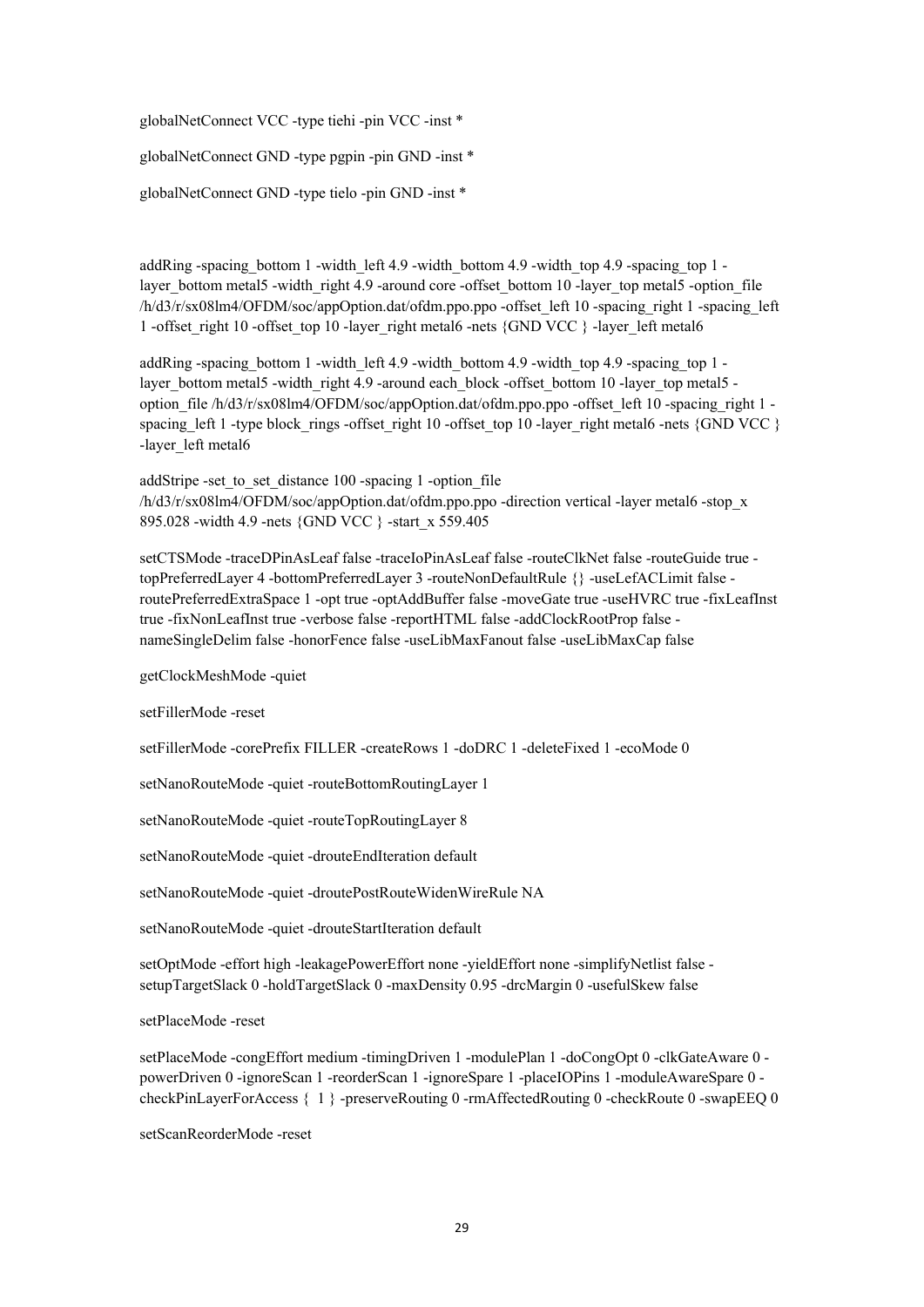setScanReorderMode -skipMode skipNone -clkAware false -defInForce false -allowSwapping false keepHierPorts false

setStreamOutMode -specifyViaName default -SEvianames false -virtualConnection true uniquifyCellNamesPrefix false

setTieHiLoMode -reset

setTieHiLoMode -honorDontTouch false

setTrialRouteMode -highEffort false -floorPlanMode false -detour true -maxRouteLayer 8 minRouteLayer 1 -handlePreroute false -autoSkipTracks false -handlePartition false handlePartitionComplex false -useM1 false -keepExistingRoutes false -ignoreAbutted2TermNet false pinGuide true -honorPin false -selNet {} -selNetOnly {} -selMarkedNet false -selMarkedNetOnly false -ignoreObstruct false -PKS false -updateRemainTrks false -ignoreDEFTrack false printWiresOnRTBlk false -usePagedArray false -routeObs true -routeGuide {} -blockageCostMultiple 1 -maxDetourRatio 0

placeDesign -prePlaceOpt

setDrawView place

clockDesign -specFile design.cts -outDir clock\_report -fixedInstBeforeCTS

getFillerMode -quiet

findCoreFillerCells

#### addFiller -cell FILLER8EHD FILLER64EHD FILLER4EHD FILLER3HD FILLER32EHD FILLER2HD FILLER1HD FILLER16EHD FILLER8ELD FILLER64ELD FILLER4ELD FILLER3LD FILLER32ELD FILLER2LD FILLER1LD FILLER16ELD -prefix FILLER –markFixed

sroute -noPadRings -jogControl { preferWithChanges differentLayer }

setNanoRouteMode -quiet -routeBottomRoutingLayer 1

setNanoRouteMode -quiet -routeTopRoutingLayer 8

setNanoRouteMode -quiet -drouteEndIteration default

setNanoRouteMode -quiet -routeWithSiDriven false

trialRoute -handlePreroute

setCteReport

writeDesignTiming .timing\_file.tif

routeDesign -globalDetail

verifyGeometry

violationBrowser -all -no\_display\_false